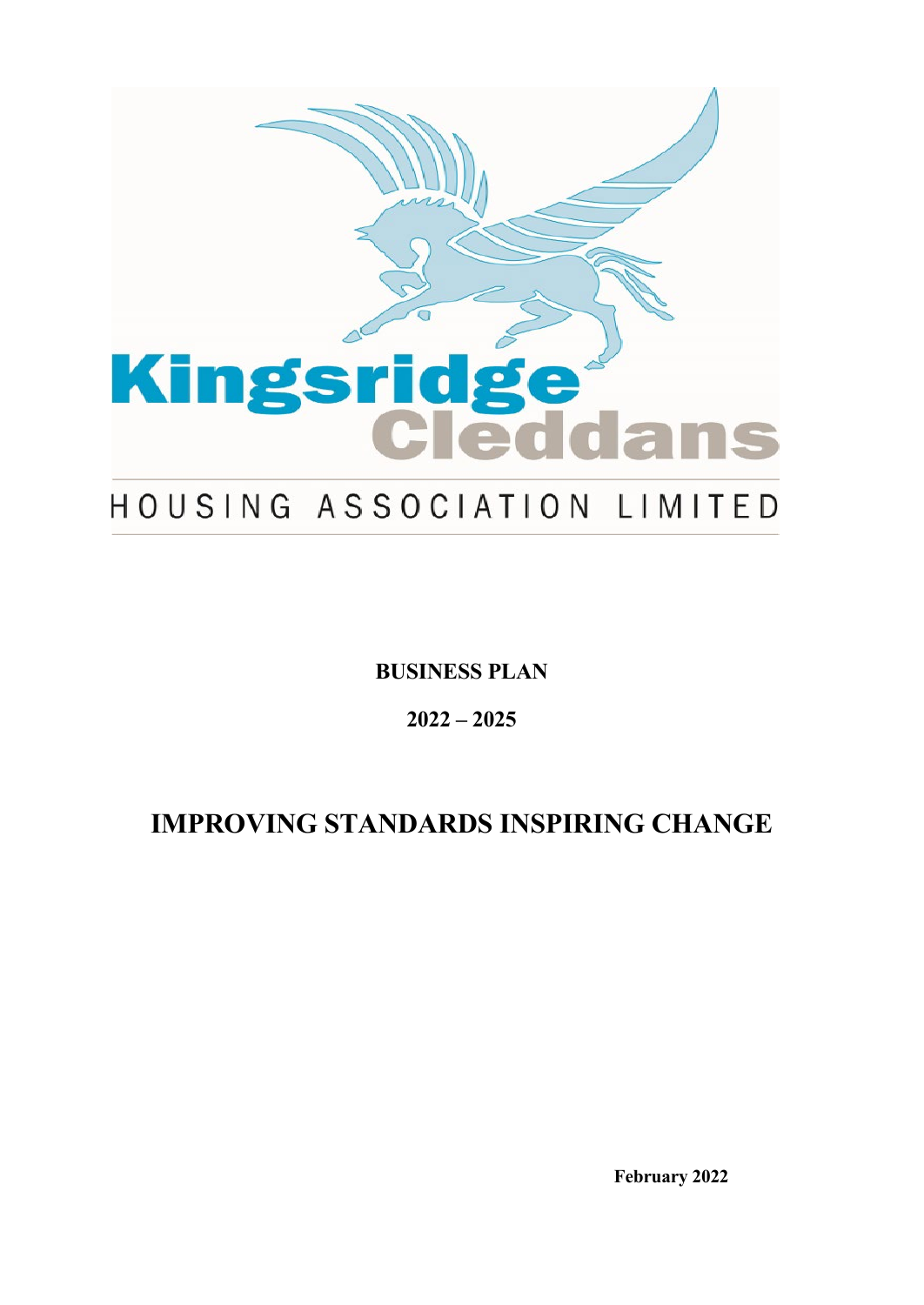## **CONTENTS**

- **1.** MISSION STATEMENT
- **2**. INTRODUCTION
- **3.** ORGANISATIONAL PHILOSOPHY
- **4**. BACKGROUND AND OVERVIEW
- **5.** STRATEGIC OBJECTIVES
- **6.** S.W.O.T. ANALYSIS/S.T.E.P. ANALYSIS
- **7.** OPTION APPRAISAL
- **8.** HOUSING MANAGEMENT SERVICE DELIVERY PLAN
- **9.** MAINTENANCE SERVICE DELIVERY PLAN
- **10.** FINANCIAL MANAGEMENT SERVICE DELIVERY PLAN
- **11.** GOVERNANCE AND FINANCIAL MANAGEMENT
- **12.** TRAINING AND DEVELOPMENT PLAN
- **13.** SUCCESSION PLANNING
- **14.** PERFORMANCE REVIEW 2020 2021 AND PERFORMANCE TARGETS  $2022 - 2023$
- **15.** COVID-19 PANDEMIC
- **16.** POLICY REVIEW PROGRAMME
- **17.** OVERVIEW AND SUMMARY
- **18.** APPENDICES
	- 5 Year Budget
	- Training Plan
	- Risk Management Strategy
	- Governance framework
	- Roles and responsibilities of Chairperson and Committee Members
	- Financial Performance against national averages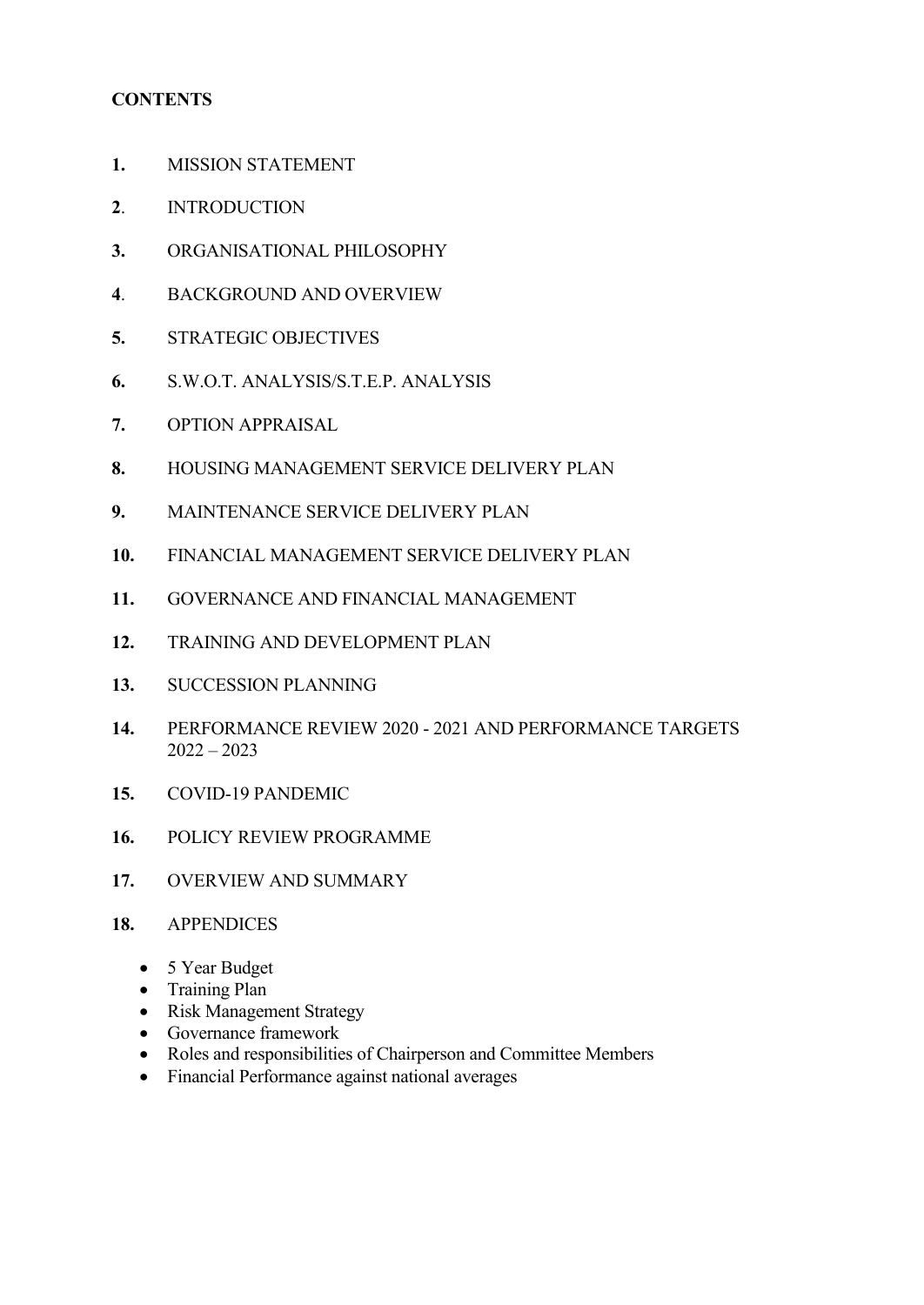#### **1. MISSION STATEMENT**

The Association completed its development programme in 2006 and our priority is to deliver a professional, flexible and responsive service which meets the needs, demands and aspirations of our customers.

We will strive to manage and maintain our properties to the highest standards and deliver an efficient customer focussed Housing Management and asset management service while maintaining effective financial control, delivering services within budget and making an annual surplus.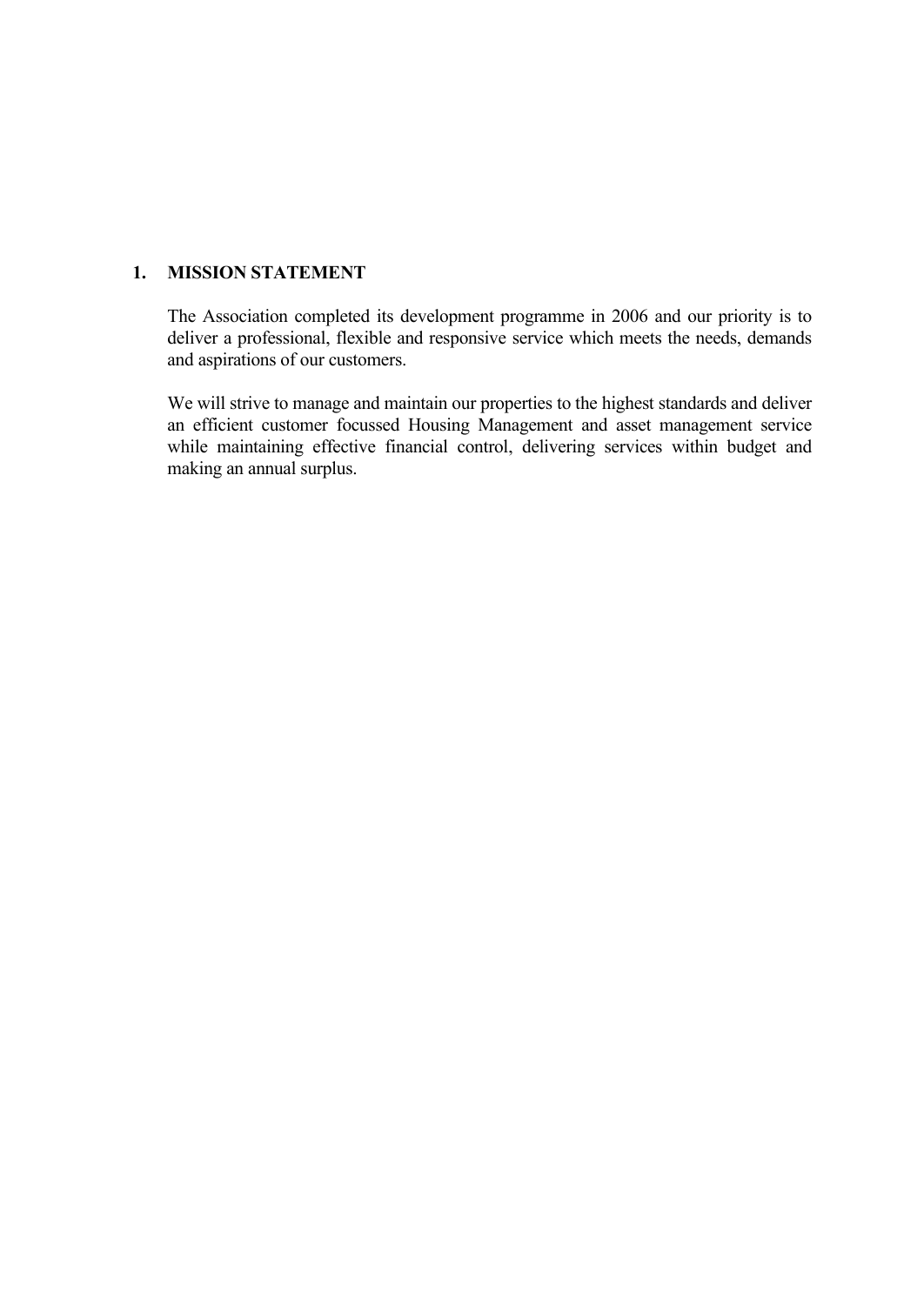#### **2**. **INTRODUCTION**

The purpose of the Business Plan is to outline the Association's objectives during the period 2022 - 2025. The plan will define specific objectives, set out how we will achieve them and will set specific targets against component areas of activity in Housing Management, Maintenance, Finance and Governance.

The plan will also be used as a framework for reviewing and assessing our objectives and priorities in order to facilitate short/medium term financial planning.

The Business Plan is ongoing and open ended and needs to be flexible in order to respond to changing needs, demands and circumstances. The Business Plan is a continual process under constant review. It will be reviewed annually during the plan period.

#### **Housing Stock**

At 1st April, 2021 the Association's stock base was as follows.

| Newbuild properties | 265 |
|---------------------|-----|
| Improved properties | 27  |
|                     | 292 |
|                     |     |

#### **Staffing Structure**

We have 5 members of staff.



In addition, we buy in financial services from FMD Financial Services, quarterly and at year end. We also buy in a Welfare Benefits advice service from CAB Drumchapel for 0.5 days per week.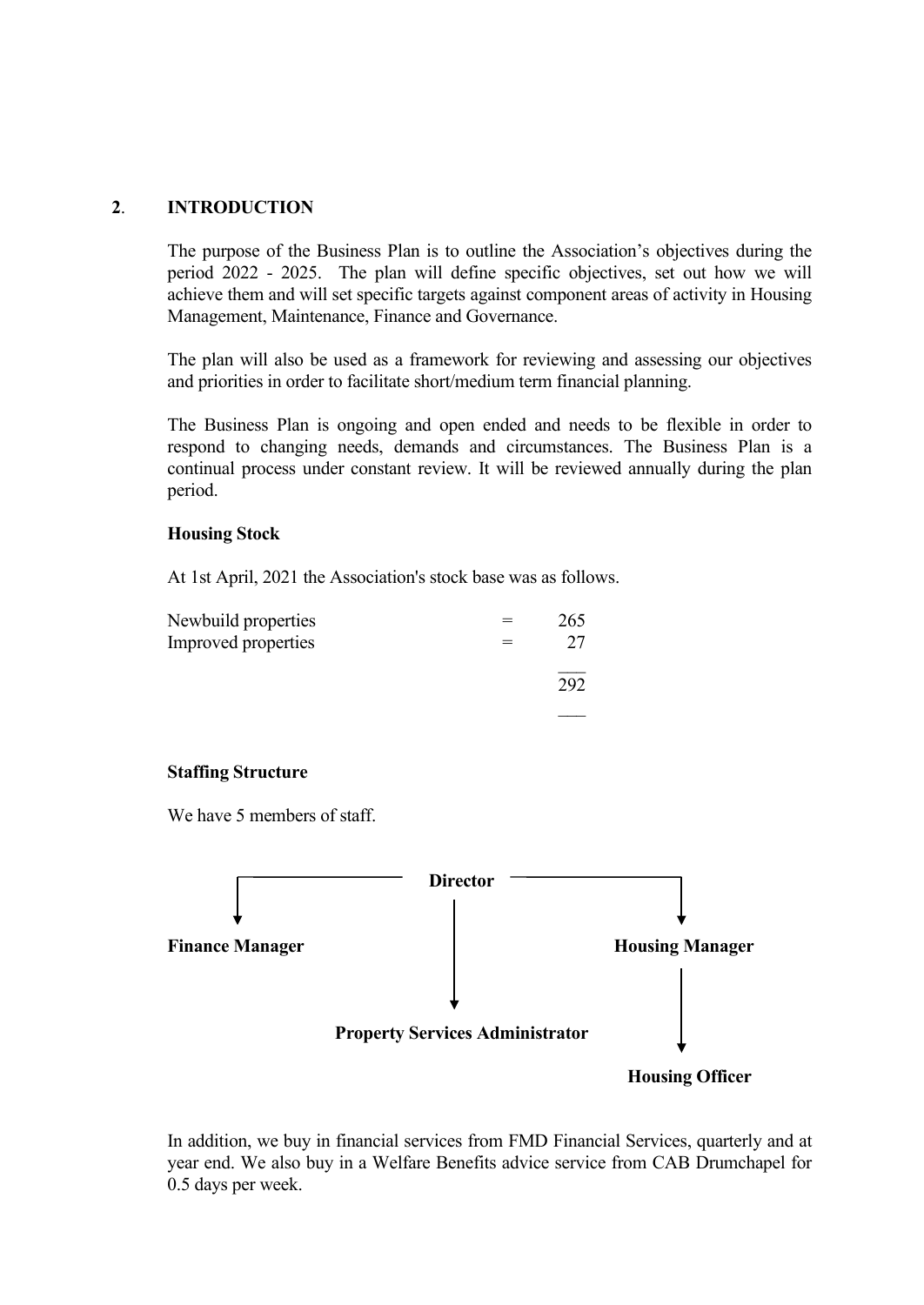#### **3. ORGANISATIONAL PHILOSOPHY**

We hold the view that our customers are the most important people in the organisation and this will remain central to our ethos and culture at all times.

We were established to:

- Be a key player in the regeneration of the Kingsridge Cleddans area by implementing a development strategy which delivered a range of good quality affordable homes that would be identified with and aspired to by our tenants and applicants on our housing list.
- To operate as a self-sustaining Registered Social Landlord who will generate sufficient income to cover the cost of delivering an effective management and maintenance service, while keeping our rents affordable
- To provide a professional and responsive service which meets the needs, demands and aspirations of current and future tenants.
- To engage in other activities within the local community which will provide added value and which will complement our traditional landlord activities.

Our staff and Governing body members are our most important assets, and we recognise the importance and value of having knowledgeable, motivated and committed staff/governing body members who are equipped with the necessary skills to move the organisation forward within a framework of constant change and within a climate dominated by performance standards, Regulatory standards of Governance and Financial Management and an excellence culture.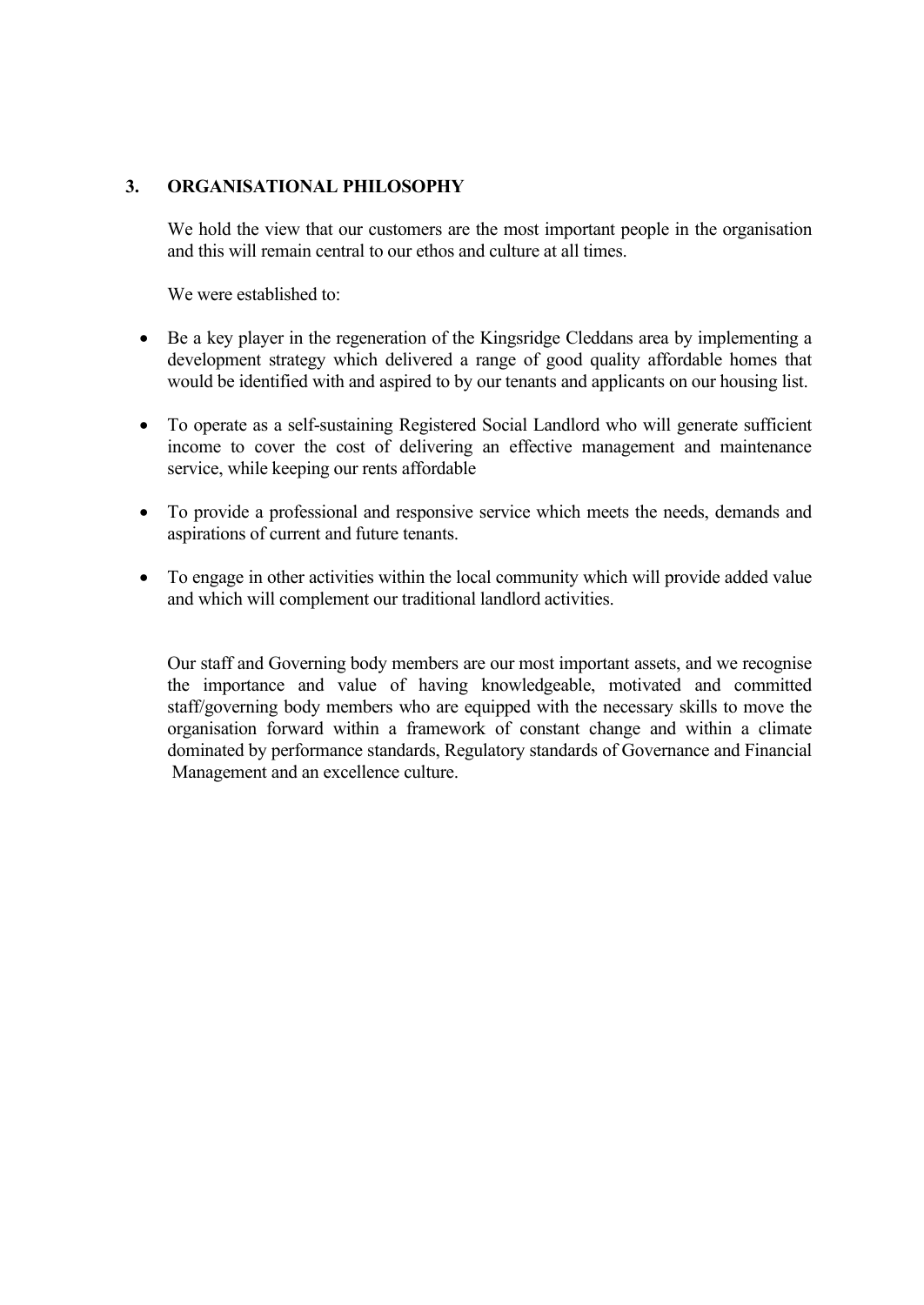## **4. BACKGROUND AND OVERVIEW**

The Association has operated in the Kingsridge Cleddans area of Drumchapel since we became a RSL on 28th January 1992. We have a good track record and positive reputation in the area.

- We have operated as a successful RSL and were a key player in the regeneration of the area having spent over £30m of investment to provide good quality homes at affordable rents and prices.
- We have a dedicated management committee with a good mix of new and experienced members.
- We have an experienced and dedicated staff team in place with the necessary knowledge, skills and attitude to effectively conduct the business of the Association. We have a low turnover of staff and have only had 5 vacancies in the past 29 years.
- We have an excellent financial management track record and have generated a financial surplus in every year of operation. Our surplus for 2020 - 2021 was £355,927 and a cash balance of £1,691,568. Our 5 year and 30- year financial projections demonstrate our long- term viability and our financial ratio indicators are comparable with or better than sector medians. We are a debt free RSL after making early repayment of our loan debt in November 2021.
- We have an effective asset management strategy and have maintained our housing stock in accordance with legislative standards. We have comprehensive life cycle costing plans in place to ensure that cyclical maintenance and planned renewals are carried out at regular intervals in order to protect investment. Sufficient funds are set aside on an annual basis to ensure that we can adequately fund annual investment plans. Our housing stock is compliant with SHQS and EESSH and our properties benefit from integrated smoke alarms, CO alarms and heat detectors to comply with fire regulations.
- We have a good approach to risk management and have a strategy which identifies strategic, operational and financial risks, with risks prioritised and action plans and controls in place to manage risk.

Major challenges to be faced over the period of the plan include:

- Meeting the reporting requirements set out in the Scottish Housing Charter
- Meeting Regulatory Standards of Governance and Financial Management
- Managing complaints
- Striving for continual improvement
- Submission of Regulatory Returns to the SHR
- Implementing our strategy to ensure compliance with equalities and human rights legislation
- Succession planning arrangements as the Director will be retiring in 2022
- Implementing appropriate procurement arrangements for planned renewal works which are due to carried out during the period of the plan
- Attracting new committee members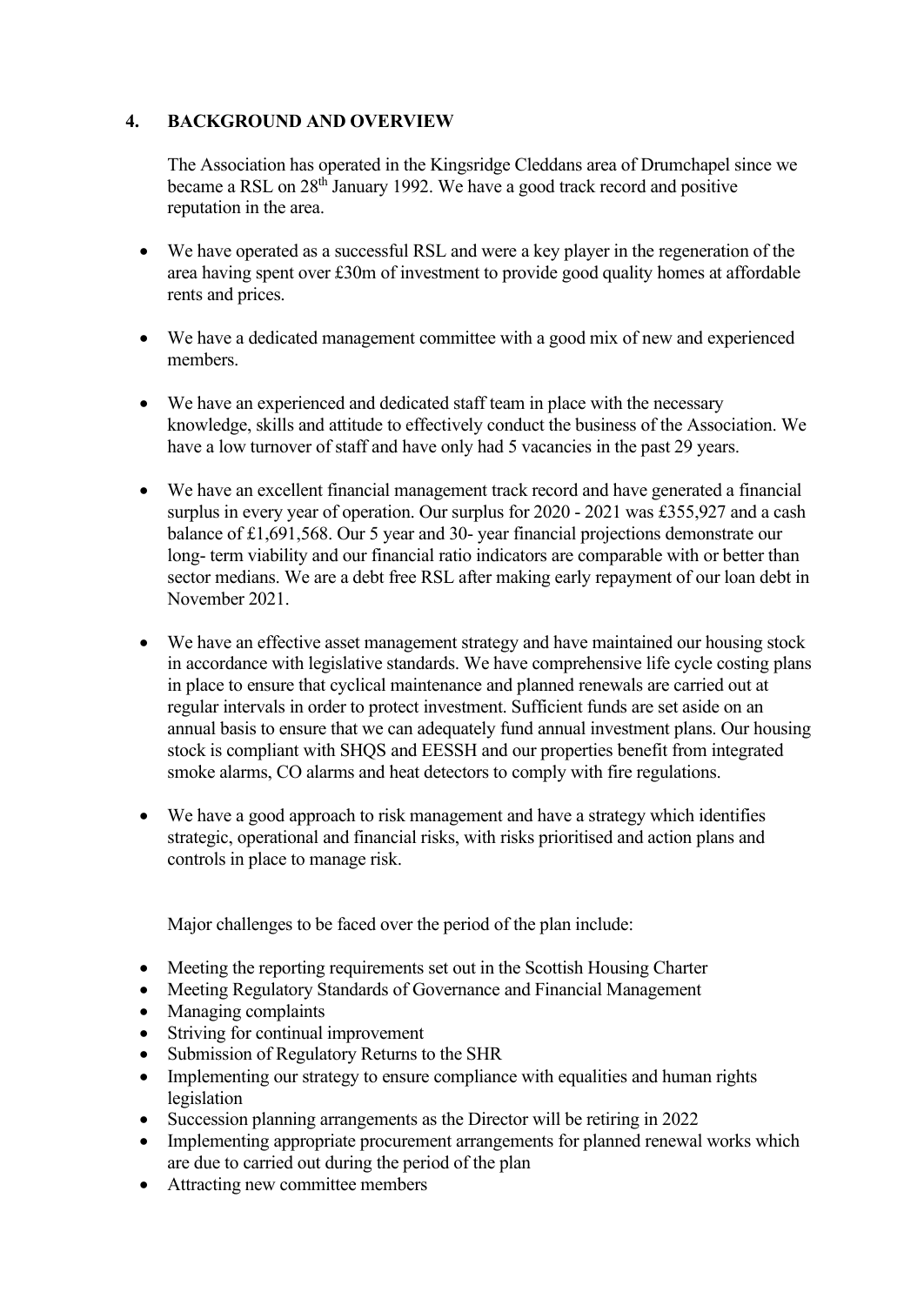## **5. STRATEGIC OBJECTIVES**

#### **5.1 To promote the opportunity for community empowerment in the area.**

We will work towards this objective by:

- Keeping tenants informed about the Association's activities by issuing 4 newsletters and ad hoc information leaflets during the year.
- Producing a range of information brochures which will be displayed in the reception area of the office.
- Maintaining a tenant consultation register in accordance with the requirements of the Housing Scotland Act.
- Promoting and encouraging increased membership through publication in newsletters, letters and displaying posters in public places.
- Carrying out customer satisfaction surveys every 3 years to assess customer satisfaction with various aspects of our service.
- Make better use of our website to keep stakeholders and residents informed about what we are doing.

## **5.2 To develop and sustain a multi functional Housing Association providing the full range of Housing Management, Property Maintenance and Finance services.**

We will work towards this objective by:

- Providing the full range of functional services delivered by our staff team, supported by limited agency services in respect of finance and welfare benefits advice.
- Ensuring service is delivered in accordance with performance standards, best practice and legislative requirements.
- Ensuring that we generate sufficient income to cover operating costs and generate an annual surplus, while keeping rents affordable.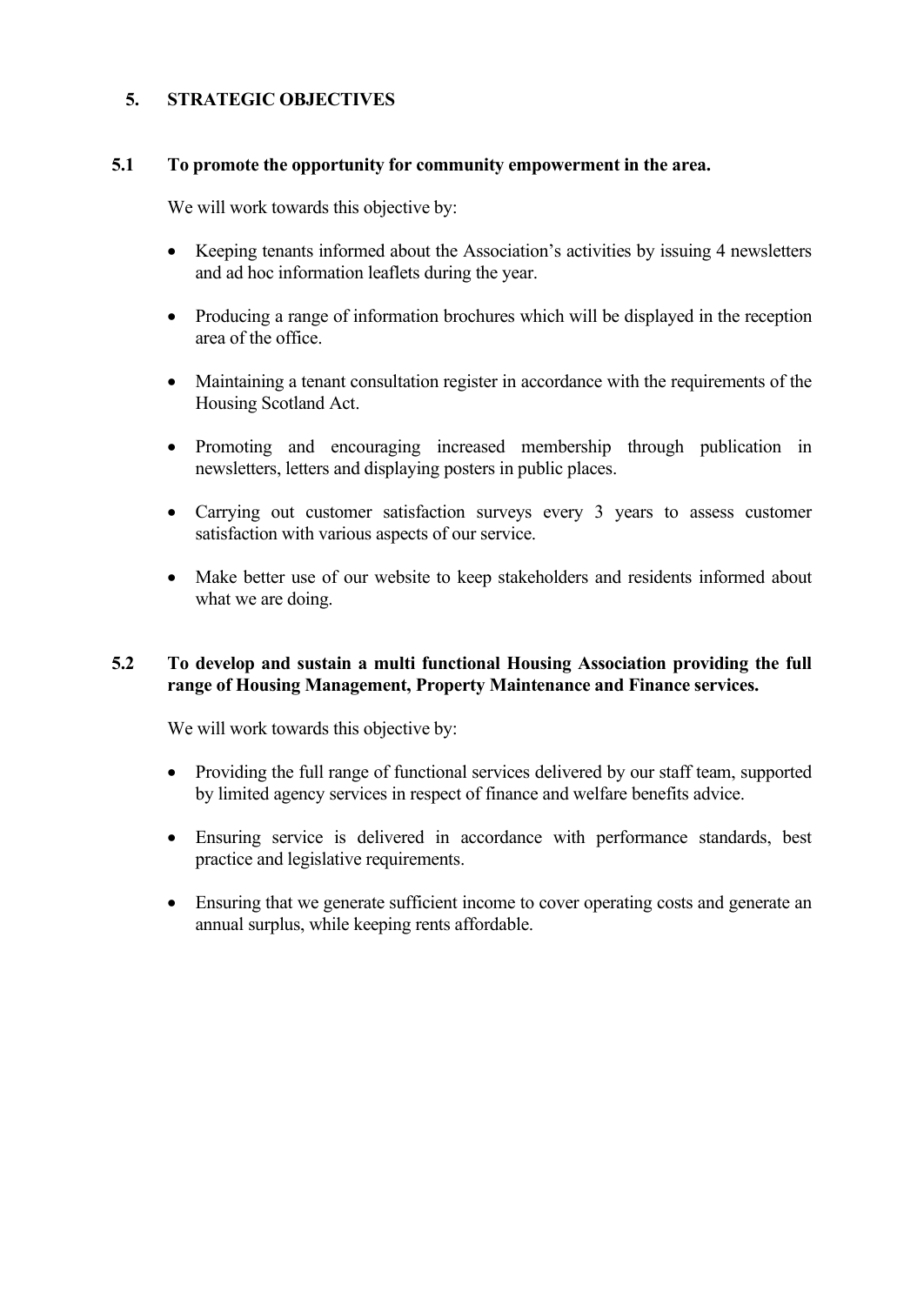## **5.3 To provide a professional service which is flexible and responsive to customers and can adapt to meet changing needs, demands and circumstances.**

We will work towards this objective by:

- Setting specific targets and objectives in relation to customer service.
- Measuring performance against targets and objectives and reporting our performance to committee on a quarterly basis and publishing outcomes in newsletters and in the Annual Report on the Charter.
- Carrying out tenant satisfaction surveys every 3 years in order to assess customer perception of the services we provide. We will prepare action plans to address any service areas where improvement is identified.

#### **5.4 To manage, protect and maintain the investment which has been committed to contribute to the regeneration of the area.**

We will work towards this objective by:

- Placing a strong emphasis on estate management through a programme of regular inspections, recording actions and outcomes and adopting a pro active approach to problem identification and resolution.
- By setting and publishing defined minimum standards that we expect to see maintained in relation to estate management in order to ensure that the environment is effectively managed.
- Running an annual garden competition to encourage and promote community pride

## **5.5 To operate within the framework of a performance culture and to strive for continuous improvement in the delivery of our services.**

We will work towards this objective by:

- Striving to meet the recognised performance standards for social landlords.
- By monitoring our performance against targets set in areas of operational activity. We will report our performance to the management committee and tenants/members on a quarterly basis.
- We will compare our performance against other social landlords operating in the Drumchapel area and benchmark it against peer group and national medians.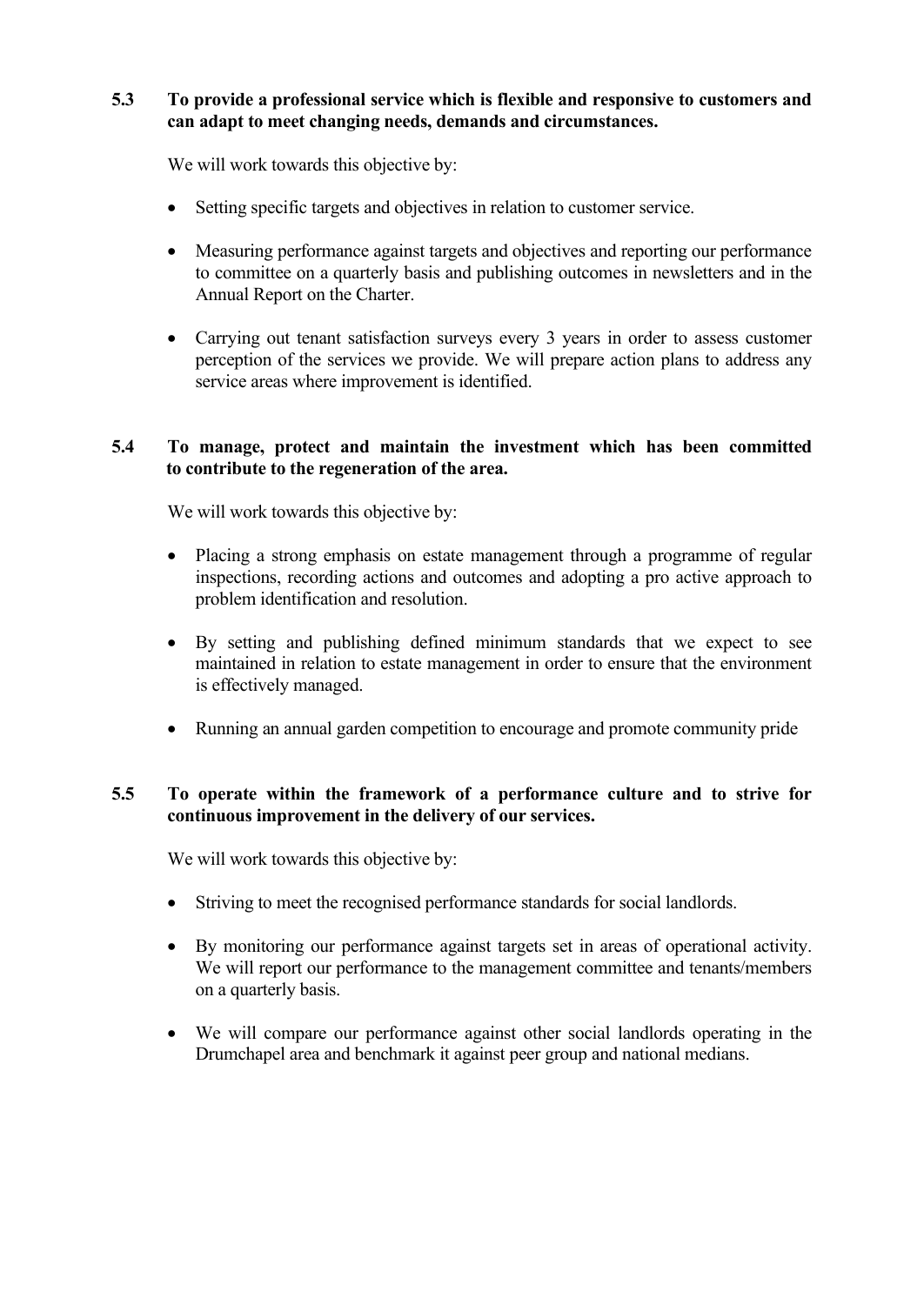## **5.6 To have an effective asset management strategy which enables the Association to manage and maintain our housing stock to the highest standards.**

We will work towards this objective by:

- Carrying out cyclical maintenance and planned renewals at intervals outlined in our life cycle costing plans.
- Providing a cost effective and responsive reactive maintenance service with clear timescales in place for completing repairs. Performance and outcomes will be reported to committee quarterly.
- Carrying out stock condition surveys every 3 years and using information to update life cycle costing programmes and medium/long term budget projections.
- Meet Health & Safety requirements in respect of gas safety, electrical safety, Legionella and asbestos safety.

## **5.7 Tenancy Sustainment**

We will strive to assist tenants and sharing owners to sustain their tenancies/ownership through the provision of adaptations, advice and support, housing options service and any other initiatives that the Association can reasonably enter into.

#### **5.8 Governance**

We will strive to comply with Regulatory Standards of Governance and Financial Management and have an effective governance framework in place which is appropriate for our size, scale and structure and meets the needs of our business.

• We will regularly assess our compliance against standards using an assessment template and ensure that staff and committee are accountable for the work of the Association.

## **5.9 Rent Affordability**

- We will strive to ensure financial efficiency and deliver services while maintaining rents at an affordable level for tenants and service users.
- We will review and consider rent increase proposals on an annual basis with rent consultation information being issued to tenants in December each year. Consultation will be based on a range of options, utilising the September CPI inflation rate as the base indicator. The outcome of the rent consultation process will be presented to the management committee in January each year and a decision will be made on how much rents and service charges are to be increased for the following year. New rent charges will be notified in writing in February each year, with new rent charges applied from 1<sup>st</sup> April.
- Rent consultation will be linked to the budget setting process to ensure that rent increases cover our expenditure, while remaining affordable.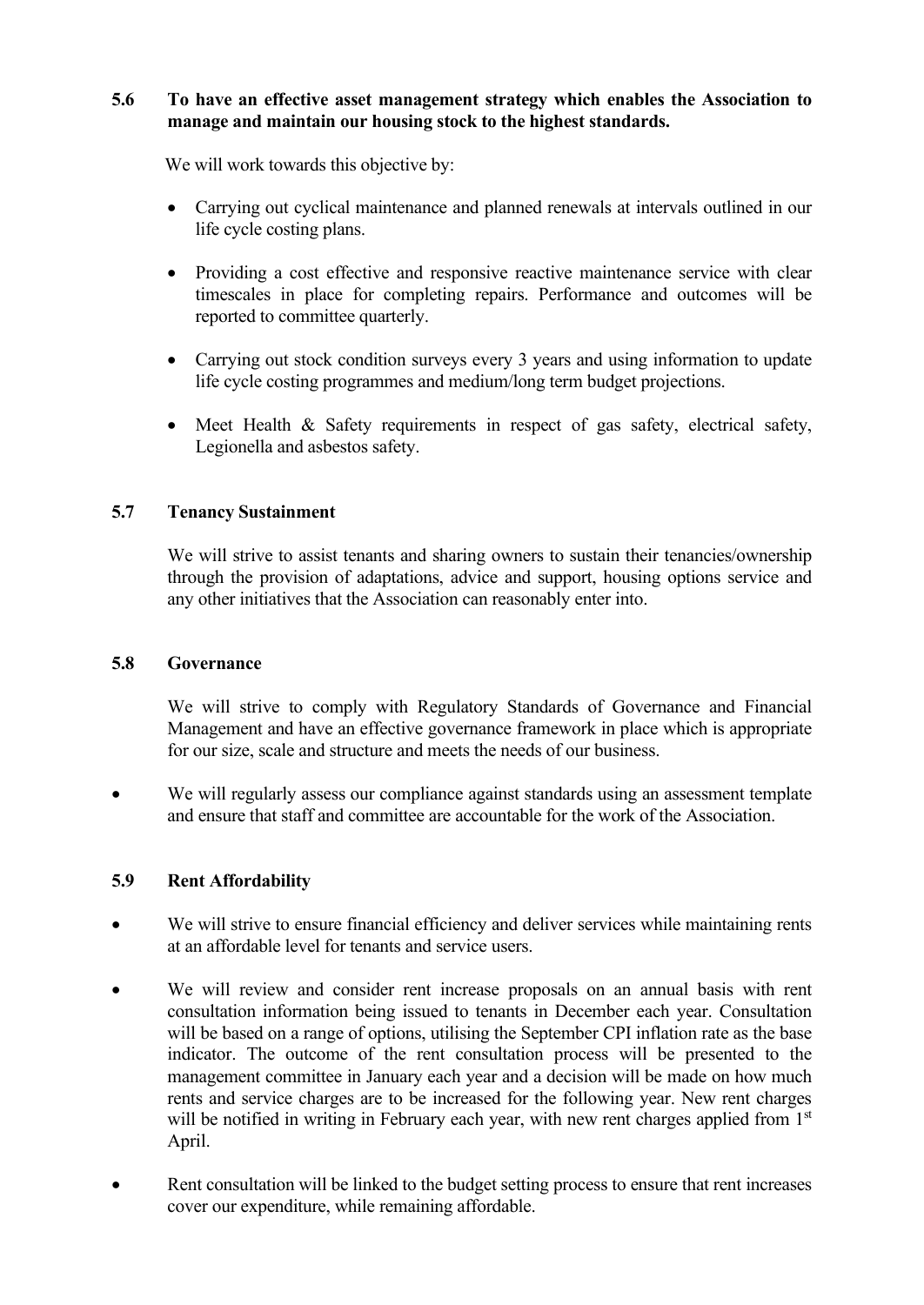- We will also strive to ensure that our rents are comparable with other Housing Associations and a rent comparability report will be included in the consultation process.
- The table below compares our rent levels for  $2020 2021$  against Drumchapel and National averages.

| <b>Property Size</b>                | <b>KCHA</b> Average<br>weekly rent for<br>$2020 - 2021$ | <b>Drumchapel</b><br>Average weekly for<br>$2020 - 2021$ | <b>National RSL</b><br><b>Average weekly</b><br>rent for 2020-2021 |
|-------------------------------------|---------------------------------------------------------|----------------------------------------------------------|--------------------------------------------------------------------|
| 2 Apartment                         | £69.50                                                  | £71.17                                                   | £85.54                                                             |
| 3 Apartment                         | £75.93                                                  | £77.71                                                   | £88.15                                                             |
| 4 Apartment                         | £84.38                                                  | £91.03                                                   | £97.46                                                             |
| 5 Apartment $+$                     | £93.12                                                  | £97.30                                                   | £109.51                                                            |
| <b>Total Average</b><br>weekly rent | £77.37                                                  | £80.82                                                   | £89.74                                                             |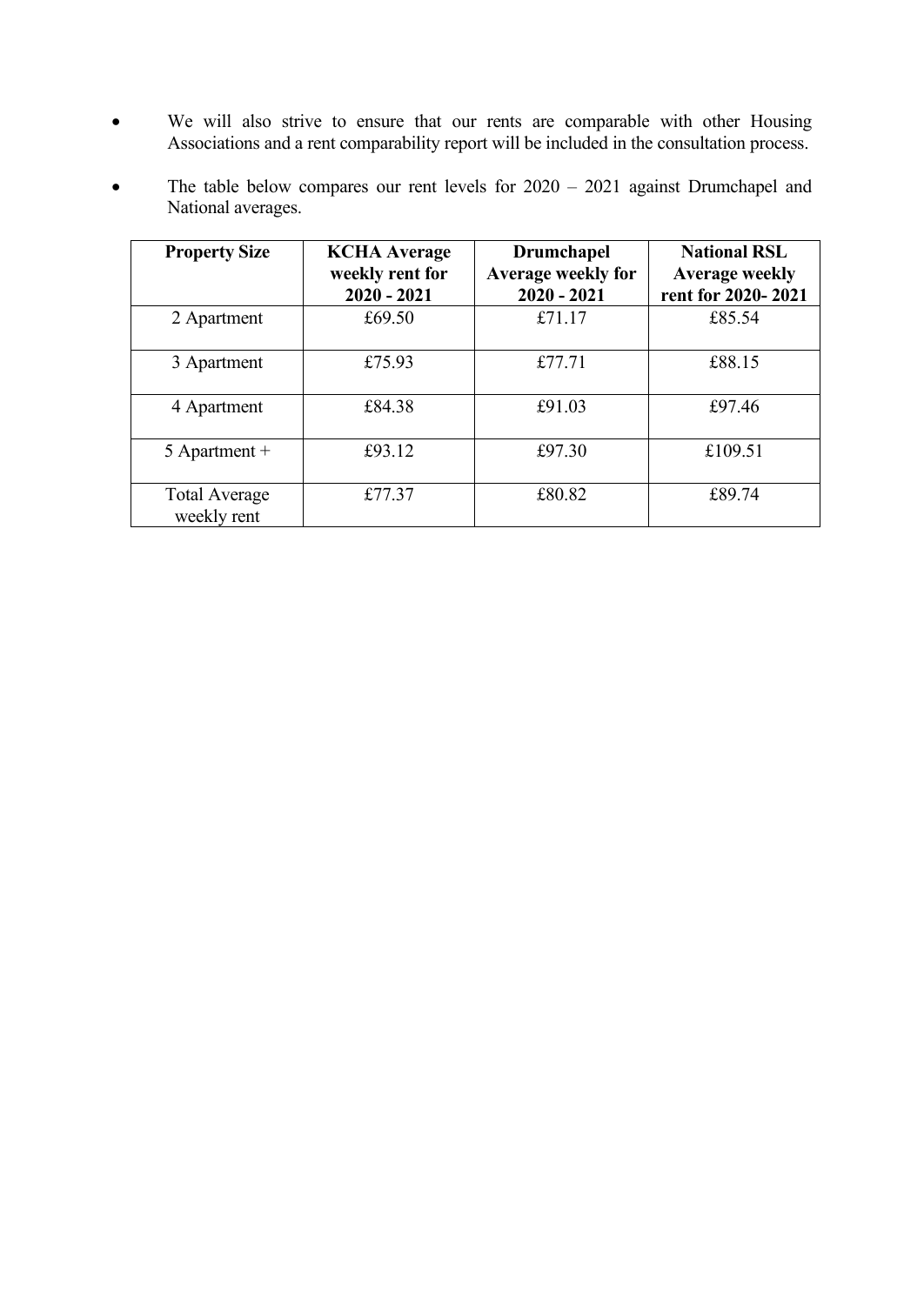#### **6. S.W.O.T. ANALYSIS**

# **STRENGTHS, WEAKNESSES, OPPORTUNITIES AND THREATS**

The identification of strengths, weaknesses, opportunities and threats will help the Association to take stock of where our organisation stands by agreeing priorities, assessing how good we are at what we set out to do and by assessing strengths and weaknesses and by identifying opportunities and threats that are likely to affect our ability to meet our objectives.

## **6.1 INTERNAL ASSESSMENT**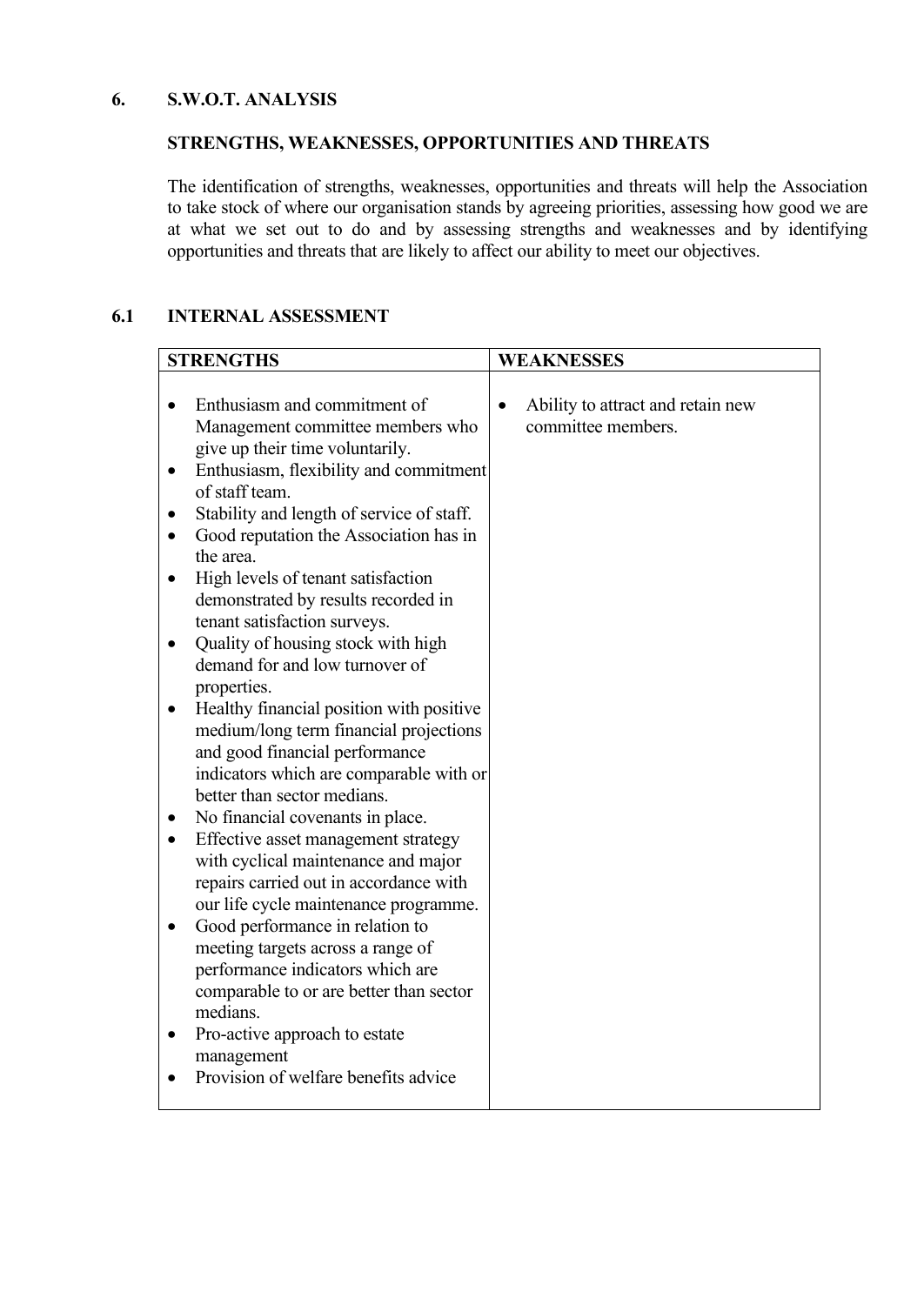#### **Strengths: What we do well**

• We are a debt free financially stable community- based Housing Association who are committed to providing the best possible service to our customers. We strive for continual improvement and monitor our performance against targets and compare our performance with other landlords in the area and against national medians.

#### • **Customer Satisfaction 2019**

The table below highlights the results of customer satisfaction survey questions contained within the Scottish Social Housing Charter and compares our results with the 2019/20 Scottish averages.

| <b>Scottish Social Housing Charter Measure</b>              | KCHA % of<br><b>Tenants</b> | 2019/2020<br><b>Scottish</b> |
|-------------------------------------------------------------|-----------------------------|------------------------------|
|                                                             | <b>Satisfied 2019</b>       | Average                      |
| Satisfaction with Housing Association's overall service     | 96.88%                      | 88.9%                        |
| Satisfaction with being kept informed about services and    | 96.63%                      | 91.70%                       |
| Decisions                                                   |                             |                              |
| Satisfaction with opportunities to participate in decision  | 100%                        | 86.6%                        |
| Making                                                      |                             |                              |
| Satisfaction with quality of home                           | 96.88%                      | 87.10%                       |
| Satisfaction with repairs service                           | 98.13%                      | 90.1%                        |
| Satisfaction with Housing Association's contribution to the | 96.88%                      | 87.5%                        |
| Management of the neighbourhood                             |                             |                              |
| Rating of rent as very good or fairly good value for money  | 97.5%                       | 83.6%                        |

- The Association is focussed on good performance and continuous improvement. Our KPI's are comparable with or better than Scottish averages.
- The enthusiasm, commitment and dedication of our staff team and management committee members

## **Weaknesses: - what we would like to improve**

The Association strives for continuous improvement and recognises that there are areas where we would like to improve.

- We would like to attract and retain new committee members to help us face the challenges which lie ahead, and we will continue to promote the opportunity to become involved.
- Although we have recorded high satisfaction levels with the services we provide, we would like to increase the number of people who would like to become involved with us.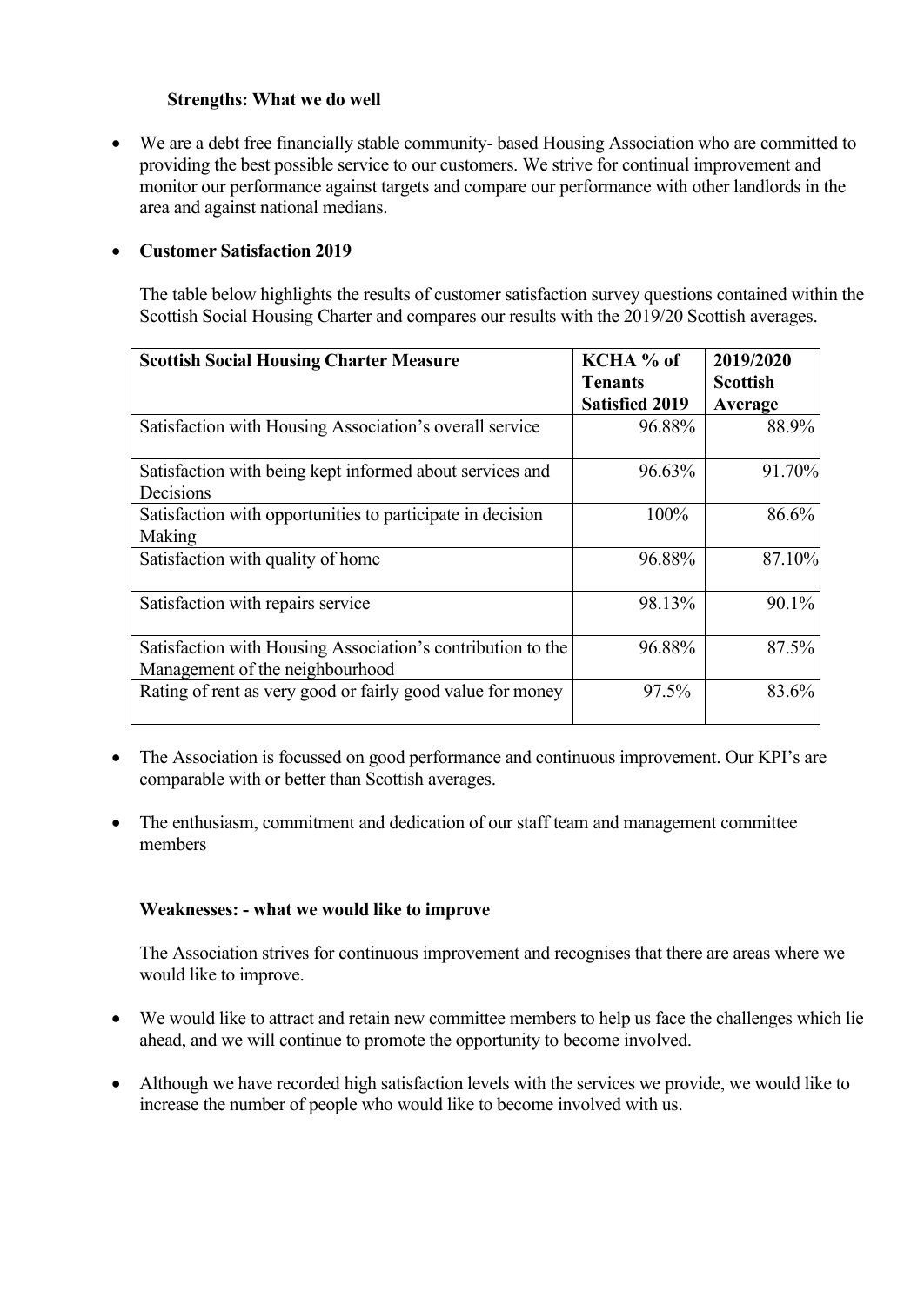| <b>THREATS</b>                                                                                                                                                                                                                                                                                                 |
|----------------------------------------------------------------------------------------------------------------------------------------------------------------------------------------------------------------------------------------------------------------------------------------------------------------|
| Welfare Reform and increased debt levels.<br>$\bullet$<br>vulnerability of tenants due to sanctions<br>and time taken to process new Universal<br>credit claims. Loss of rental income<br>through rent arrears.                                                                                                |
| Increased public spending cuts imposed by<br>central government, placing additional<br>pressure on scarce resources.                                                                                                                                                                                           |
| Lack of development opportunities due to<br>$\bullet$<br>land banking for private development and<br>increased risks imposed by the<br>development funding framework where<br>finance is front loaded and risk transferred<br>to the developing landlord<br>Increase in homeless referrals due to<br>$\bullet$ |
| changes in legislation and lack of available<br>properties to meet increased demand.<br>Increasing fuel costs placing additional<br>$\bullet$<br>pressure on household budgets.                                                                                                                                |
| Brexit uncertainty and the implications of<br>$\bullet$<br>The introduction of tariffs will impact on<br>The cost of goods and operational costs                                                                                                                                                               |
|                                                                                                                                                                                                                                                                                                                |

# **Opportunities: - How can we develop them and make them work for our benefit.**

• We work in partnership with other RSL's and agencies and will continue to utilise these relationships to provide good value for money services when planning ahead

## **Threats: - What do we need to be aware of and take cognisance of when planning ahead.**

• We will continue to review and assess the environment we operate in, have an understanding of the factors that could affect us in the future, and be prepared to make good business decisions to help mitigate risk to our business and objectives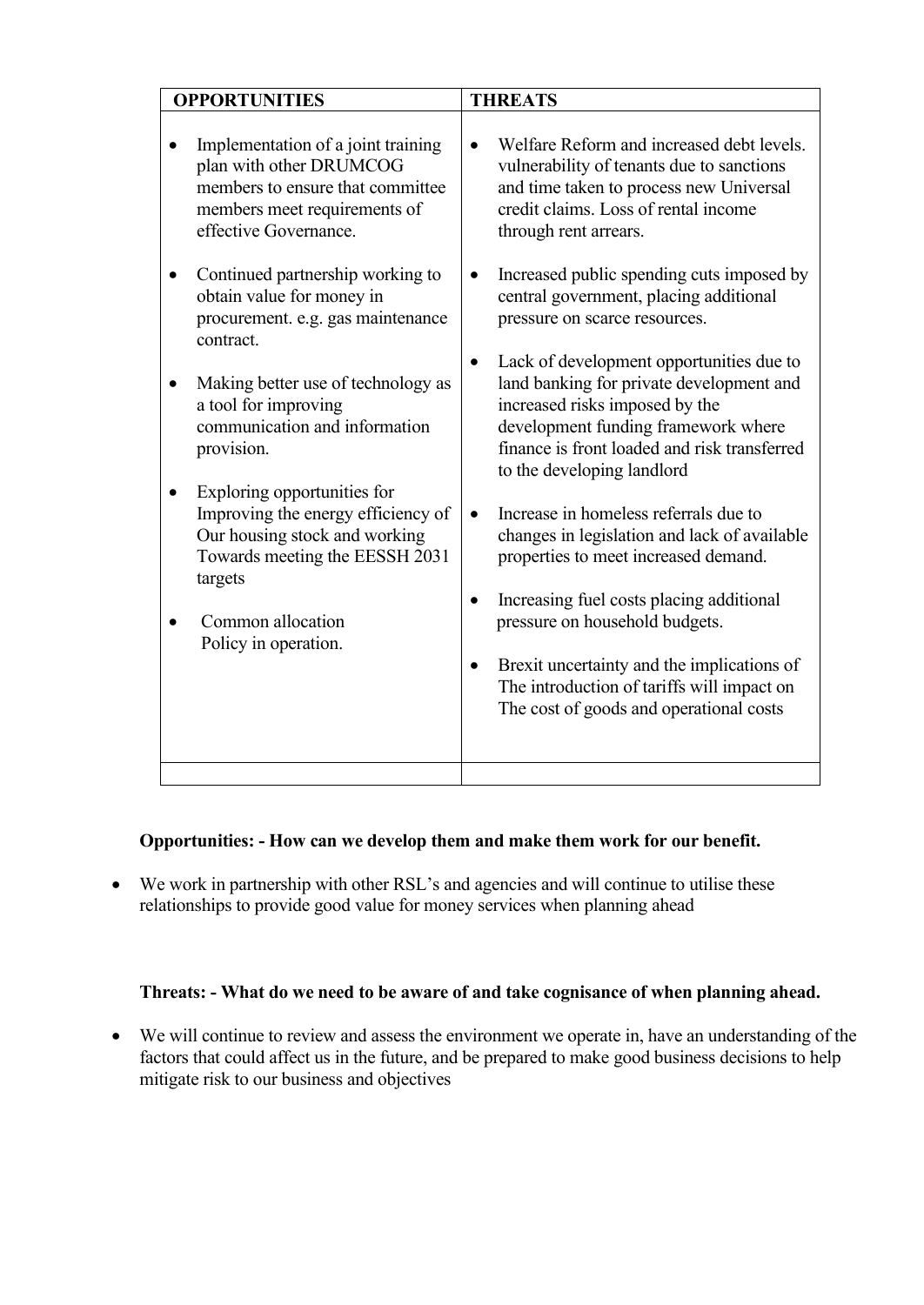| EXTERNAL ASSESSMENT USING S.T.E.P. ANALYSIS<br>6.2 |  |
|----------------------------------------------------|--|
|----------------------------------------------------|--|

| <b>STEP ANALYSIS</b> | <b>FACTORS AFFECTING</b><br><b>CLIENT GROUP</b>                                                                                             | <b>FACTORS AFFECTING</b><br><b>HOUSING ASSOCIATION</b><br><b>DIRECTLY</b>                                                                                                                                                                                                                      |  |
|----------------------|---------------------------------------------------------------------------------------------------------------------------------------------|------------------------------------------------------------------------------------------------------------------------------------------------------------------------------------------------------------------------------------------------------------------------------------------------|--|
| <b>SOCIAL</b>        | Community facilities<br>Dissatisfaction with other forms<br>of rented housing<br>Apathy                                                     | Boredom and increase in youth<br>$\bullet$<br>disorder<br>Requirement to meet demand and<br>$\bullet$<br>provide suitable housing<br>Lack of tenant participation and<br>$\bullet$<br>willingness to become involved in<br>the Association                                                     |  |
|                      | Section 5 referrals                                                                                                                         | Insufficient voids to meet demand<br>$\bullet$                                                                                                                                                                                                                                                 |  |
| <b>TECHNOLOGICAL</b> | Growth and expansion of I.T.<br>$\bullet$<br>services<br>Dedicated website<br>Access to PC and Wi Fi for<br>tenants                         | Making better use of I.T. updating<br>$\bullet$<br>Software and cyber security<br>For information and promotional<br>٠<br>Purposes<br>Many forms need to be filled out<br>online eg HAF,HB and UC forms                                                                                        |  |
| <b>ECONOMIC</b>      | Low pay and difficulty in<br>$\bullet$<br>Managing household budget<br>Unemployment and low pay<br>Pension shortfalls and welfare<br>reform | Rents -v- viability and arrears<br>$\bullet$<br>level and arrears management<br>High uptake of H.B. UC and other<br>$\bullet$<br>benefits<br>Affordability, debt and rent arrears<br>vulnerability of tenants due to<br>sanctions. Timescales for new UC<br>claimants. DLA and PIP assessments |  |
| <b>POLITICAL</b>     | <b>Procurement Reform</b><br><b>Brexit uncertainty</b>                                                                                      | <b>Procurement Policy</b><br>Increased supplier costs due to tariffs<br>٠<br>Long term economic uncertainty<br>$\bullet$<br>having an impact on growth, inflation<br>and interest rates. Pressure on costs<br>will increase financial pressure on<br>tenants and service users                 |  |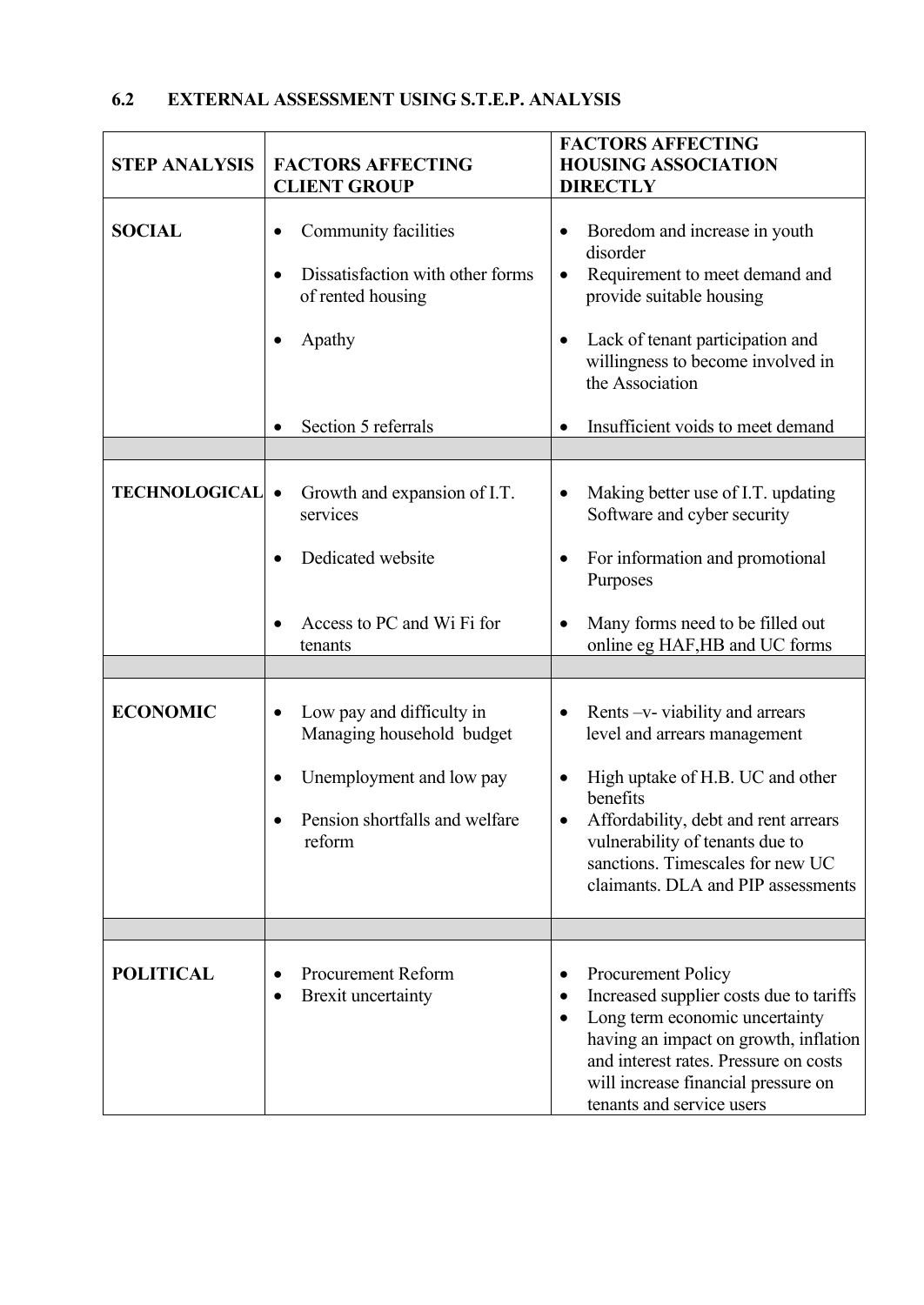#### **6.3 PRESSURE POINTS**

- **While many social, political and economic factors may be outwith our control we need to be aware of them and make an assessment of how they could affect the Association and its clients.**
- **We need to take cognisance of the factors that could threaten our business and impact our clients.**
- **We need to take account of these when making key decisions which impact on our business and our clients.**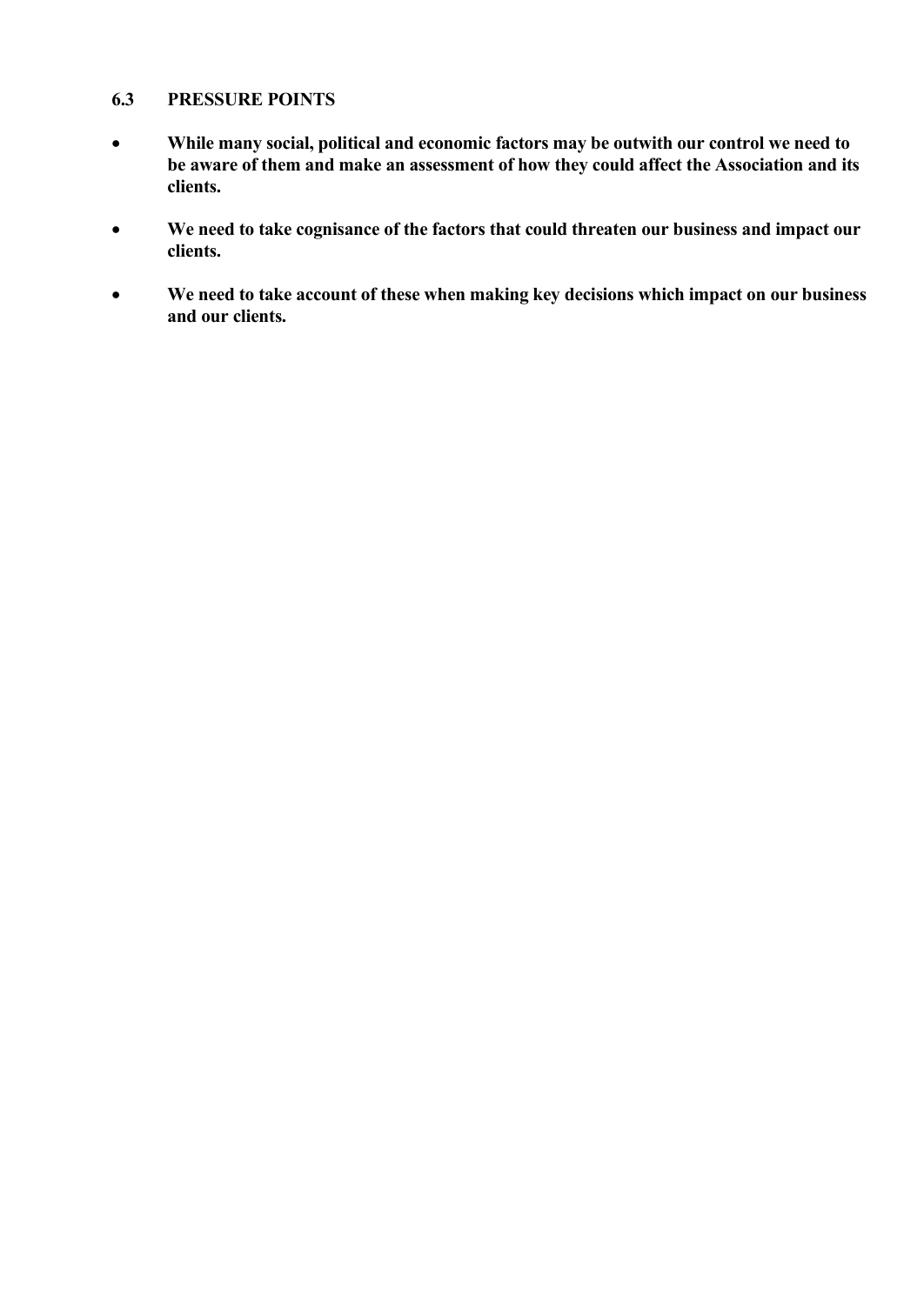## **7. OPTION APPRAISAL.**

The Association's Director is planning to retire in 2022 and the management committee require to undertake a strategic options appraisal to consider the future direction and structure of the Association, and what the organisation needs to look like moving forward, to ensure that our tenants continue to receive the best possible service.

The future direction of the Association has been considered and discussed by the Management Committee and 3 options were considered:

- 1. To continue as an independent organisation, providing the full range of services which we currently provide.
- 2. To continue as an independent organisation but sharing services/buying in services from another organisation.
- 3. To transfer our business into a larger Housing Association

The Management Committee decided that option 1 was consistent with our objectives and agreed that the preferred option was to continue as an independent organisation, continuing to provide the range of services we currently provide. The reasons underpinning this decision were as follows:

- We have a dedicated management committee and staff team who provide structure and stability to the Association.
- We are a financially viable and self- sustaining organisation who are debt free and have a healthy cash balance.
- Our performance in most areas is either equal to or better than national averages.
- We recorded high levels of customer satisfaction in our last tenant satisfaction survey in September 2019.
- We maintain our housing stock to a high standard and carry out component replacements in accordance with our life cycle costing programme. We have replaced kitchens in 196 properties from 2008 – 2021 and plan to replace an additional 81 kitchens between 2022 – 2025. We replaced windows and external doors in 99 properties from 2018 -2018 and plan to renew doors and windows in 136 properties from 2022 – 2026.
- Our housing stock meets the Scottish Housing Quality Standard and Energy Efficiency Standards. Integrated smoke alarms, heat detectors and carbon monoxide detectors have been installed in all our properties.
- We can fund the services we provide while maintaining rent levels that are among the lowest in Glasgow. Our rent levels are also lower than national averages.
- Our financial ratio indicators are comparable with or better than national averages and prudent financial control is central to our ethos.

The management committee also recognised the importance of consulting with our customers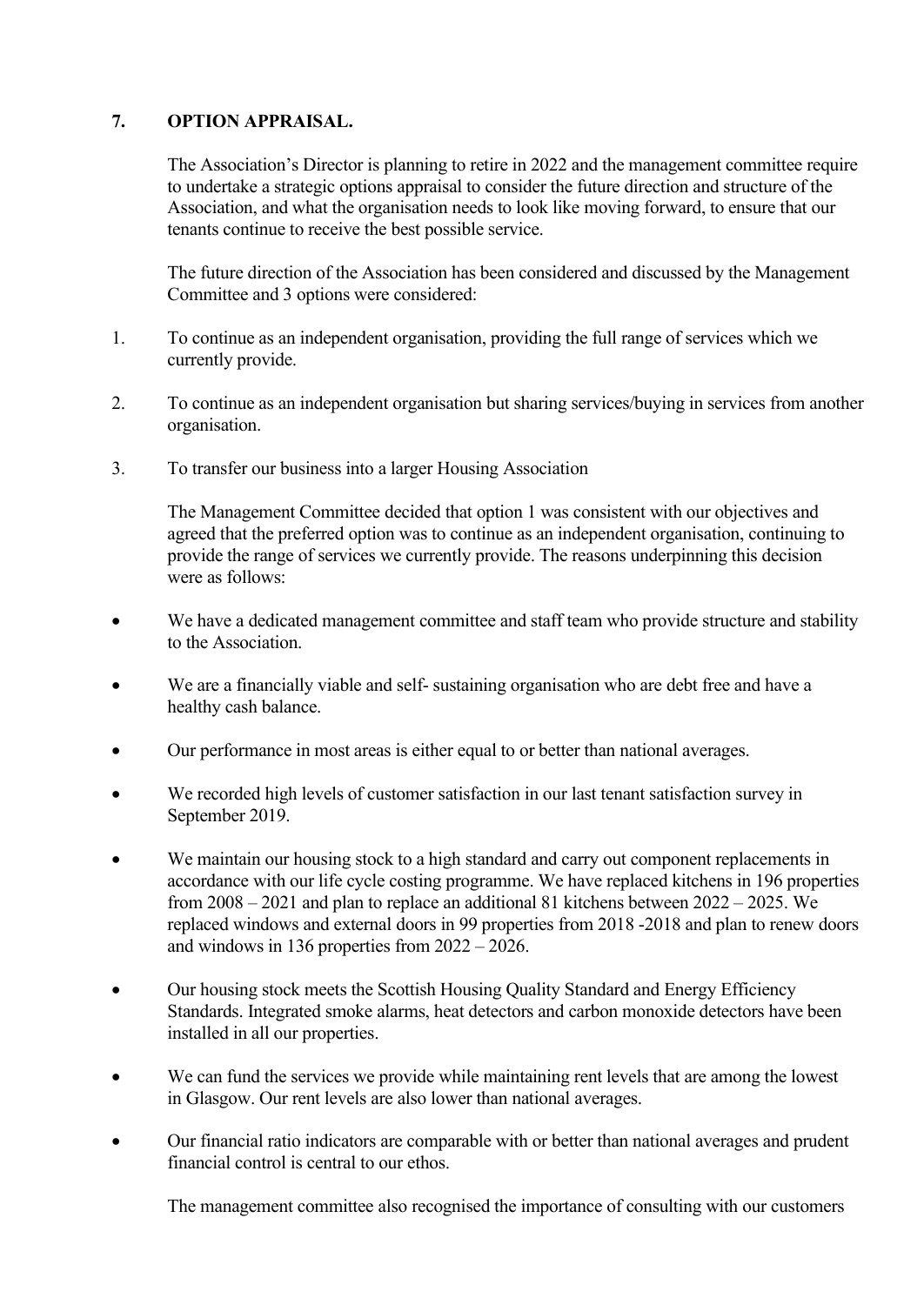regarding the future direction of the Association, and it was agreed to appoint a suitably experienced market research consultant to undertake an options appraisal survey to allow our customers to influence and shape our future plans and direction. A copy of the report is appended to the Business Plan.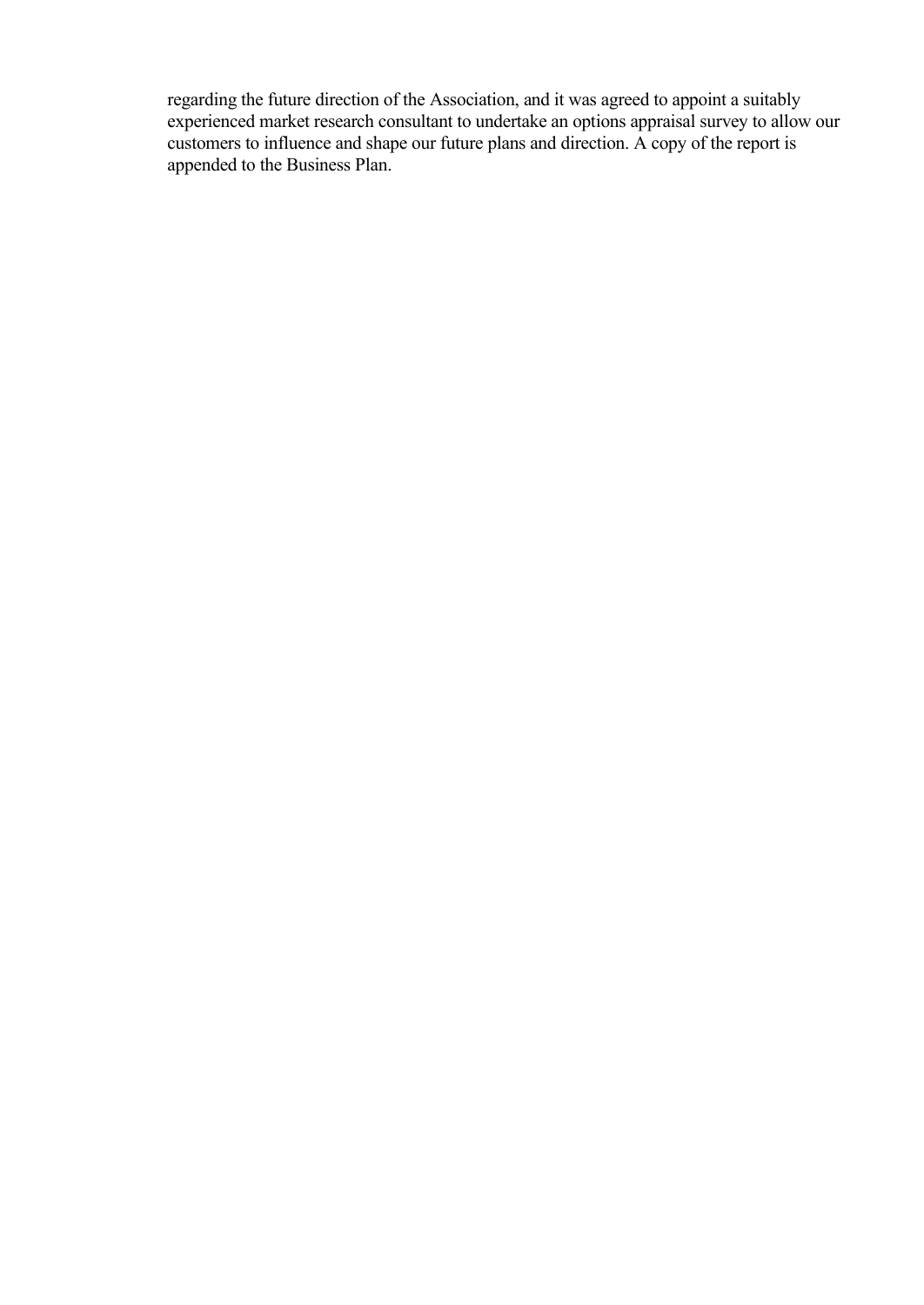# **8. SERVICE DELIVERY PLAN**

# **HOUSING MANAGEMENT**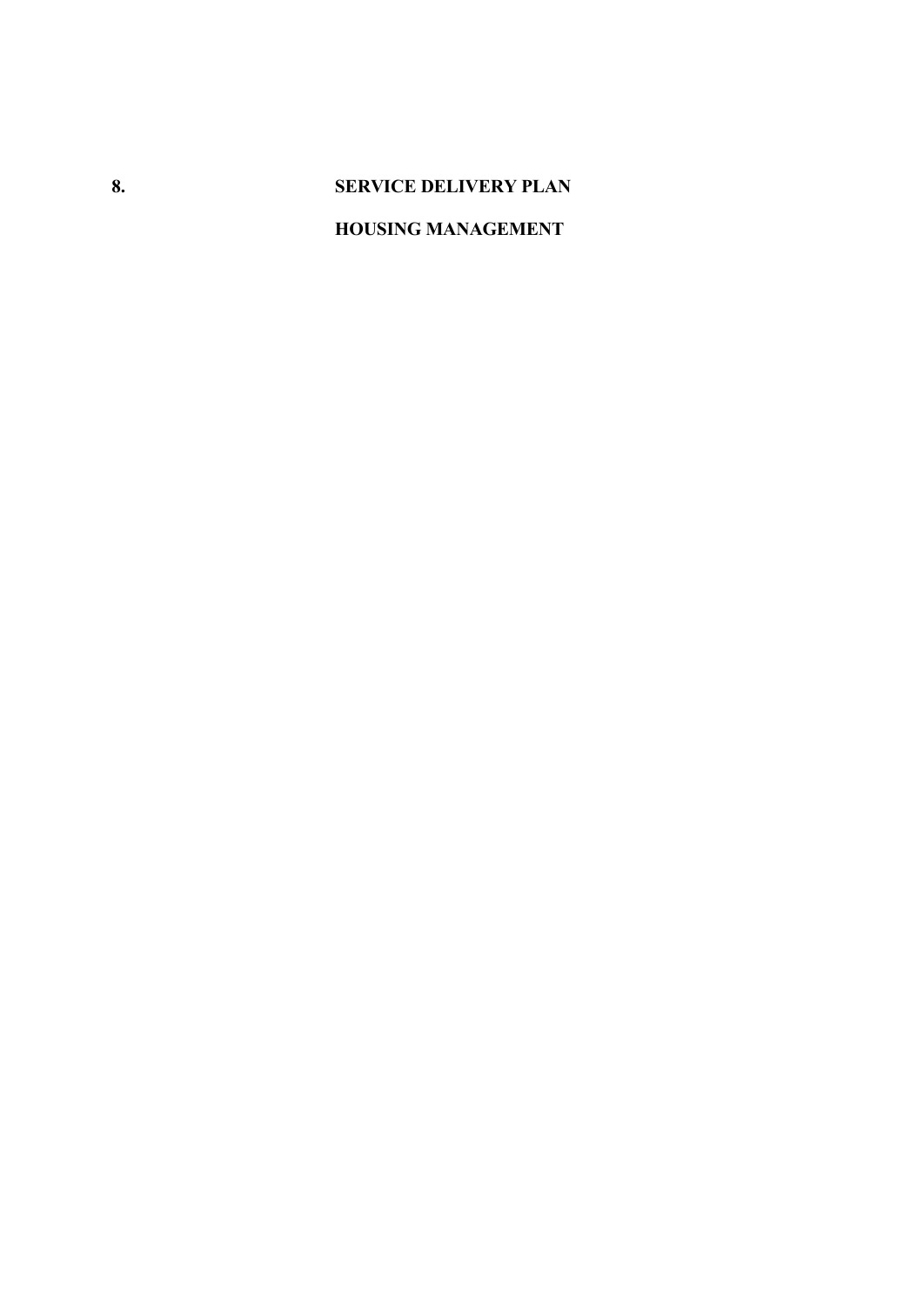## **8.1 INTRODUCTION**

The Scottish Government introduced the Scottish Social Housing Charter in April 2012. It contains a broad range of standards and outcomes that Registered Social Landlords should strive to achieve when delivering services to our customers. The Charter aims to improve the quality and standards of service provided by all social landlords operating in Scotland

SSHC standards lie at the heart of the Regulatory Framework, they are a common set of standards which provide a framework for both the Regulator to assess performance and for landlords to the self assess their own performance.

## **8.2 OBJECTIVES**

- To provide a comprehensive, responsive and effective housing management service that is responsive to customer needs, demands and aspirations.
- To provide the opportunity for resident involvement in the planning and delivery of services.
- To assess resident satisfaction with the quality of the Housing Management service we deliver.
- To set specific targets against component areas of Housing Management activities and to monitor outcomes against targets and to report outcomes to the governing body and residents.
- To allocate properties by implementing a clear, impartial system of processing all requests for housing and by giving reasonable preference in accordance with the requirements of legislation.
- To help alleviate homelessness through the operation of a section 5 protocol with Glasgow City Council.

## **8.3 ESTATE MANAGEMENT**

Effective estate management is the key to protecting investment in our housing stock and ensuring that residents have the fundamental right to have an acceptable quality of life by ensuring that estate standards are set and maintained.

The service delivery plan identifies a number of key targets in this respect.

• Monthly estate management reports will be prepared and presented to the Governing Body which will identify problems encountered and action taken. Monthly estate management visits will be undertaken, and inspection sheets completed highlighting problems encountered and action taken.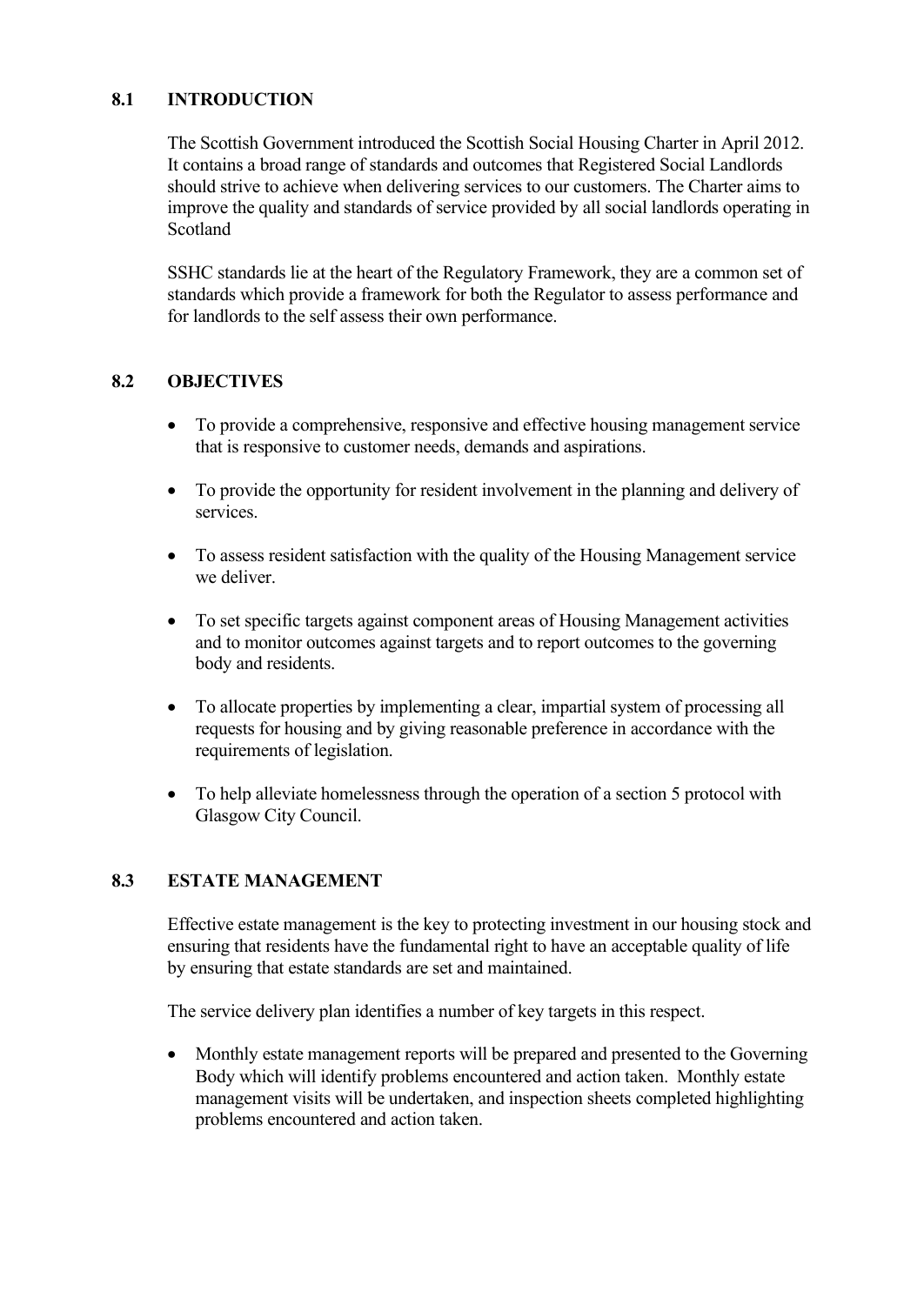• We will investigate all complaints relating to anti social behaviour with the following timescales.

| Priority $(A)$ | Very serious cases within 24 hours              |
|----------------|-------------------------------------------------|
| Priority (B)   | Urgent cases within 2 working days              |
| Priority $(C)$ | Nuisance complaints cases within 5 working days |
| Priority (D)   | Racial harassment cases immediately             |

We will provide a monthly report to the governing body regarding number of complaints received and action taken.

#### **8.4 ARREARS MANAGEMENT**

Effective arrears management will be a high priority for the Association during the period of the plan. The focus of our arrears management strategy will be:

- Prevention
- Early intervention
- Control and recovery
- Performance indicators
- Performance monitoring
- Continuous improvement
- Provision of benefits advice

Monthly reports will be provided to the Management Committee detailing:

- Amount of rent collected against amount collectable
- Number of tenants in arrears
- Action taken
- Arrears trends: cases that are increasing/decreasing
- Legal action taken/pending
- Arrears % in terms of current tenant non- technical arrears, technical arrears and former tenant arrears

Our performance for Gross Rent Arrears 2020 – 2021 was 4.09%

Our target for the period of the plan will be to reduce Gross Rent Arrears to 4% in year 1 with further reviews taking place annually.

We will also look at the possibility of changing our rent collection system from payment in arrears to payment in advance.

#### **8.5 ALLOCATIONS**

We will allocate our houses by implementing a clear impartial and comprehensive system of processing all applicants for housing and will let houses in accordance with the Housing (Scotland) Act 2014. We will also strive to help alleviate homelessness through the protocol with Glasgow City Council.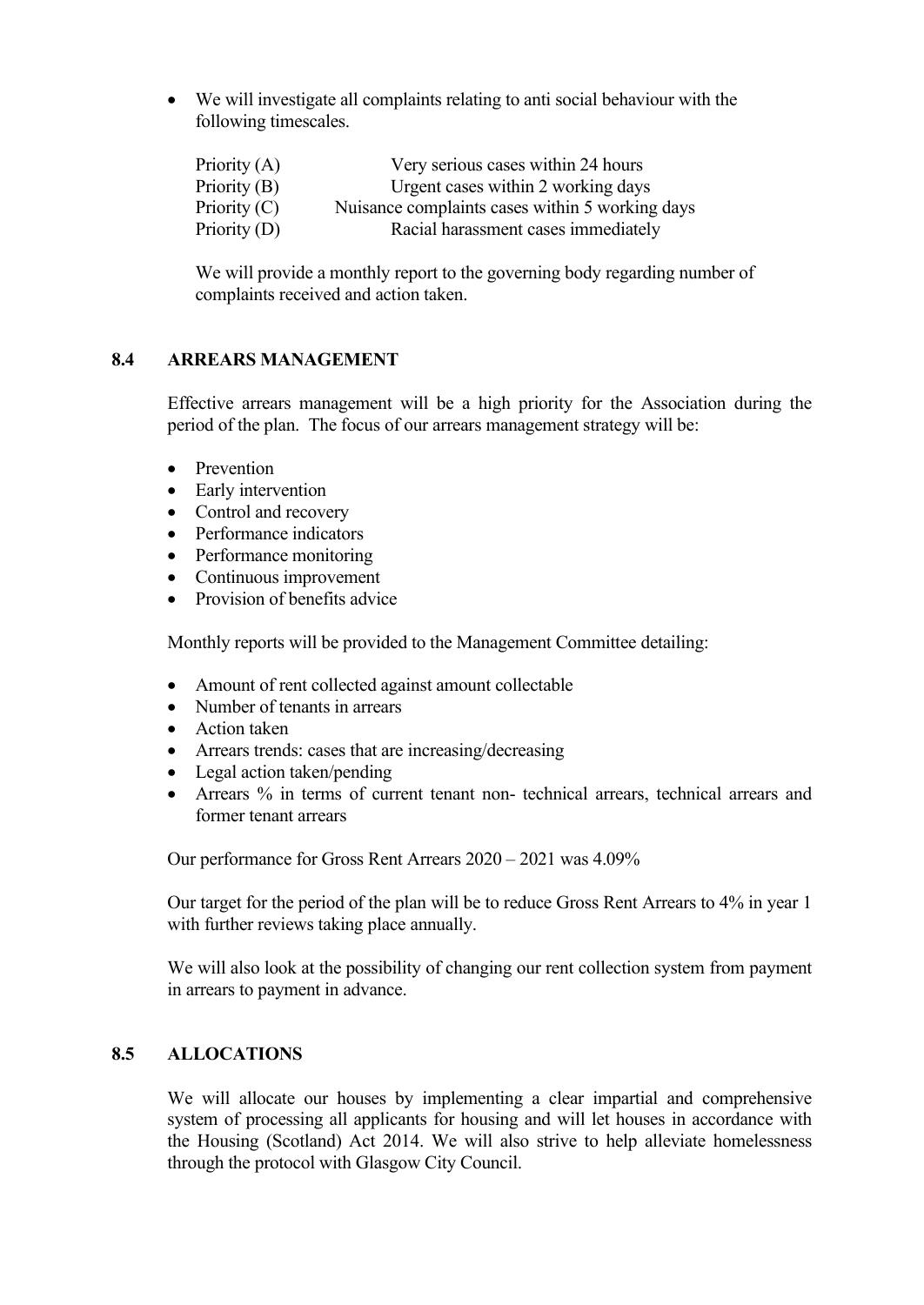## **COMMON ALLOCTION POLICY**

The Association together with 3 other Drumchapel RSL's have developed a Common allocation Policy. Participating RSL's are KCHA, Cernach HA and Pineview HA. The aim of the Common Allocation Policy is to be more transparent in the way point prioritise applicants, simplifying the process and give greater applicant understanding of their prospects of rehousing. All applicants can be considered for rehousing by any of the participating RSL's.

- Charter outcome 1 Equalities • Charter outcome 2 Communication • Charter outcome 4 Cuality of Housing • Charter Outcome 7,8 and 9 Housing Options • Charter outcome 10 Access to Social Housing
- Charter outcome 11 Tenancy sustainment

- We will assess completed application forms within 5 working days from the date all information is received. Applicants will be sent written confirmation of their points award
- We will provide an equal- opportunities report on applicants on our housing list on an annual basis
- We will provide reactive reports to the governing body which details:
	- number of applicants on housing list
	- total number of lets made broken down into housing list applicants, internal transfer list applicants, section 5 referrals, aspirational moves and mutual exchanges.
	- number of applicants suspended from housing list

## **8.6 VOID MANAGEMENT**

The main focus of our void management strategy will be to minimise the time properties lie vacant in order to reduce void rent loss.

- Pre termination visits will be carried out on all properties where notice of termination of tenancy is given.
- Void inspections will be carried out on all void properties and our relet standards will be used as a guide when instructing void repairs
- Void repair target is to complete all void repairs within 10 working days
- We will strive to restrict void rent loss  $\leq 1\%$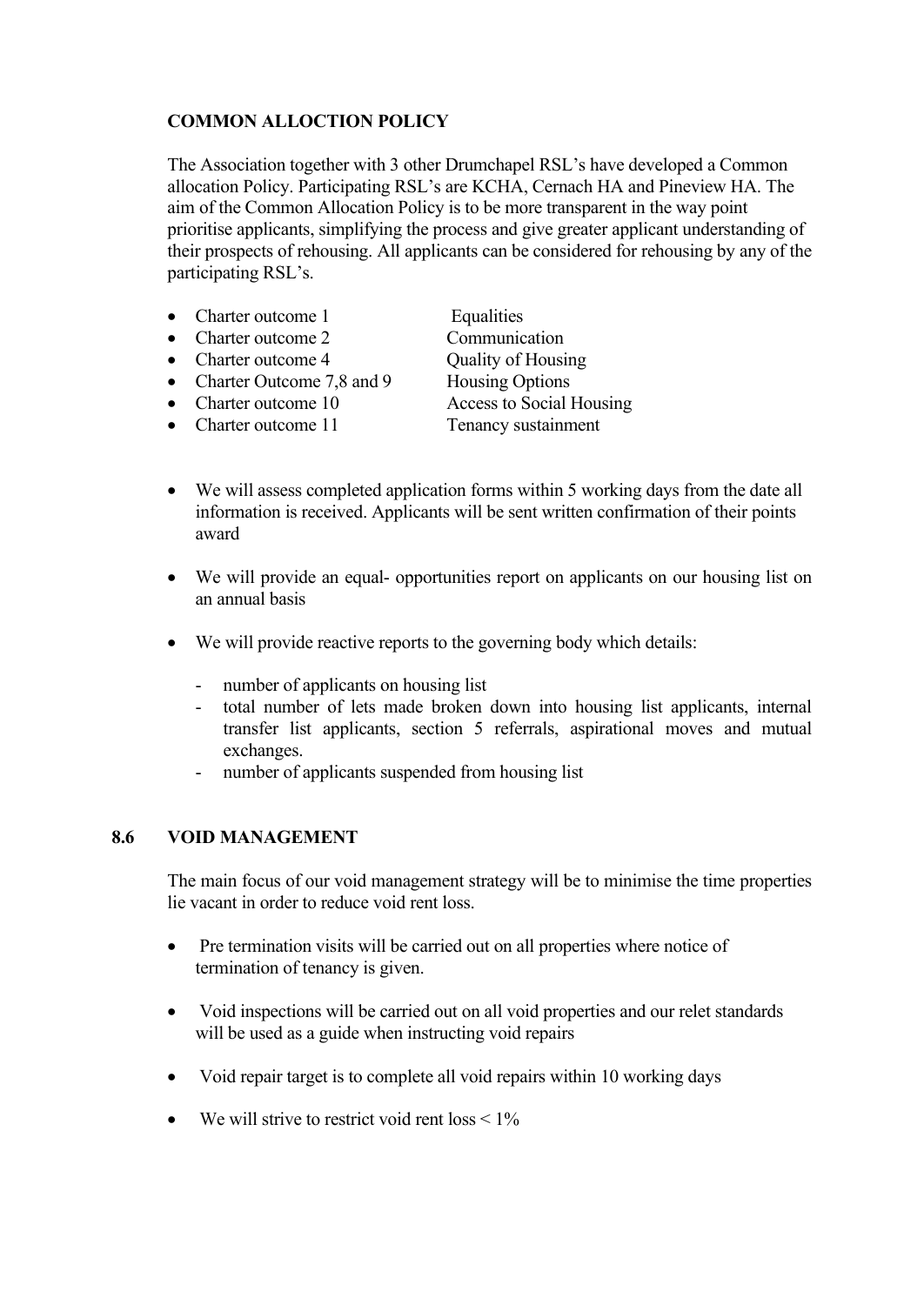## **8.7 TENANT PARTICIPATION**

We have a statutory requirement to promote and encourage resident involvement in service issues and to offer local people the opportunity to have control over component areas of our housing service.

We will strive to encourage and promote opportunities for tenant participation by:

- Keeping tenants informed by issuing regular newsletters (quarterly and ad hoc flyers)
- Reviewing, producing and updating information brochures.
- Promote and encourage increased membership.
- Carrying out tenant satisfaction surveys every 3 years in order to constantly assess satisfaction with the services we provide.
- Maintaining a tenant consultation register.
- Notices and information posted on KCHA website.

## **8.8 HOUSING MANAGEMENT TARGETS AND OBJECTIVES**

| PERFORMANCE INDICATOR                                            | <b>TARGET</b>                                                  |
|------------------------------------------------------------------|----------------------------------------------------------------|
| Anti-Social behaviour cases                                      | Respond to within agreed target timescales<br>in each category |
| % of new tenancies sustained for more<br>than a year             | $100\%$                                                        |
| Rent collected as a % of total rent due in<br>the reporting year | 100%                                                           |
| <b>Gross Rent Arrears</b>                                        | 4% in year 1 of plan and review annually<br>thereafter         |
| Void Rent Loss                                                   | Restrict < $1\%$                                               |
| Average time to re-let properties                                | 10 Days                                                        |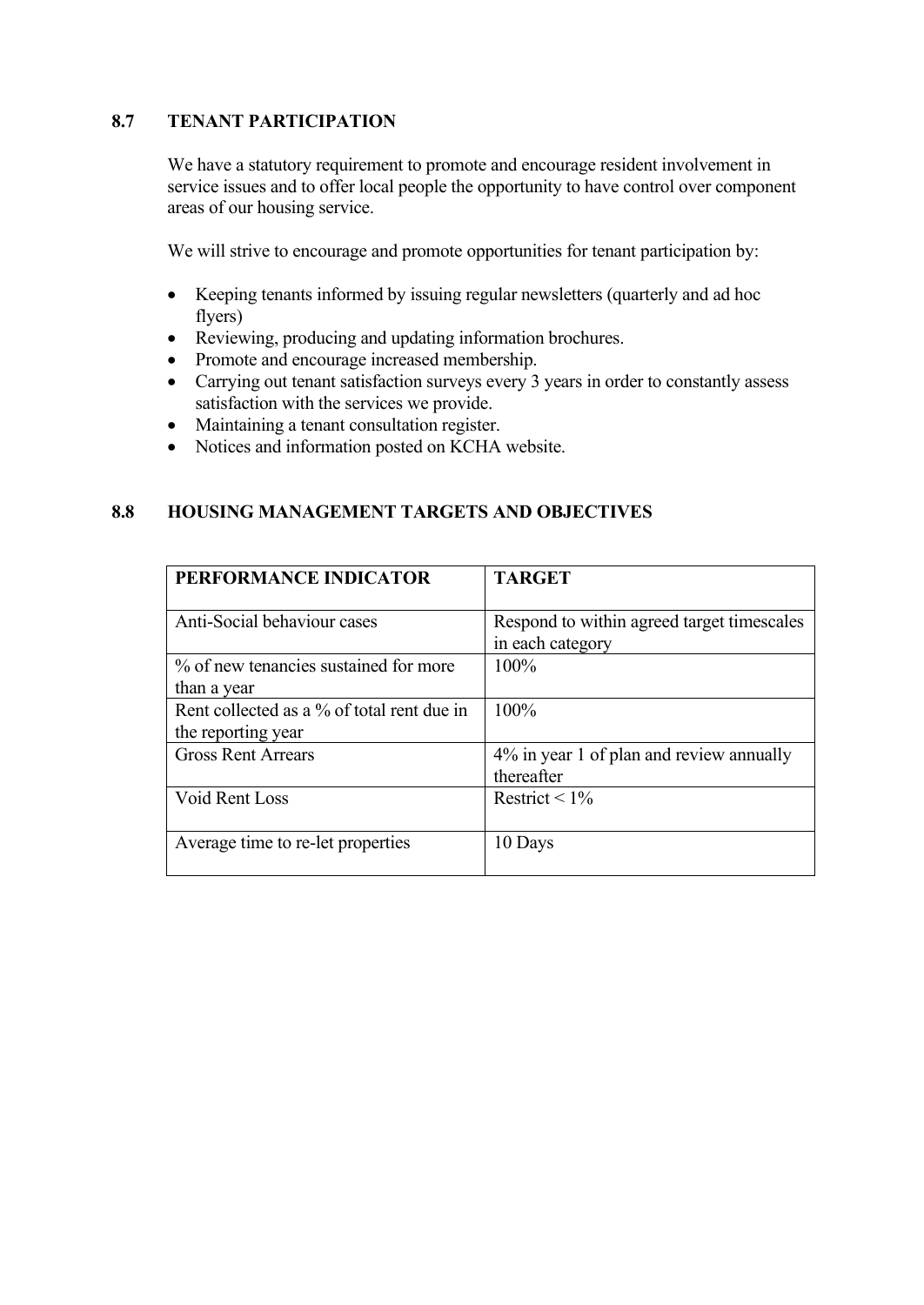# **9. SERVICE DELIVERY PLAN**

## **MAINTENANCE**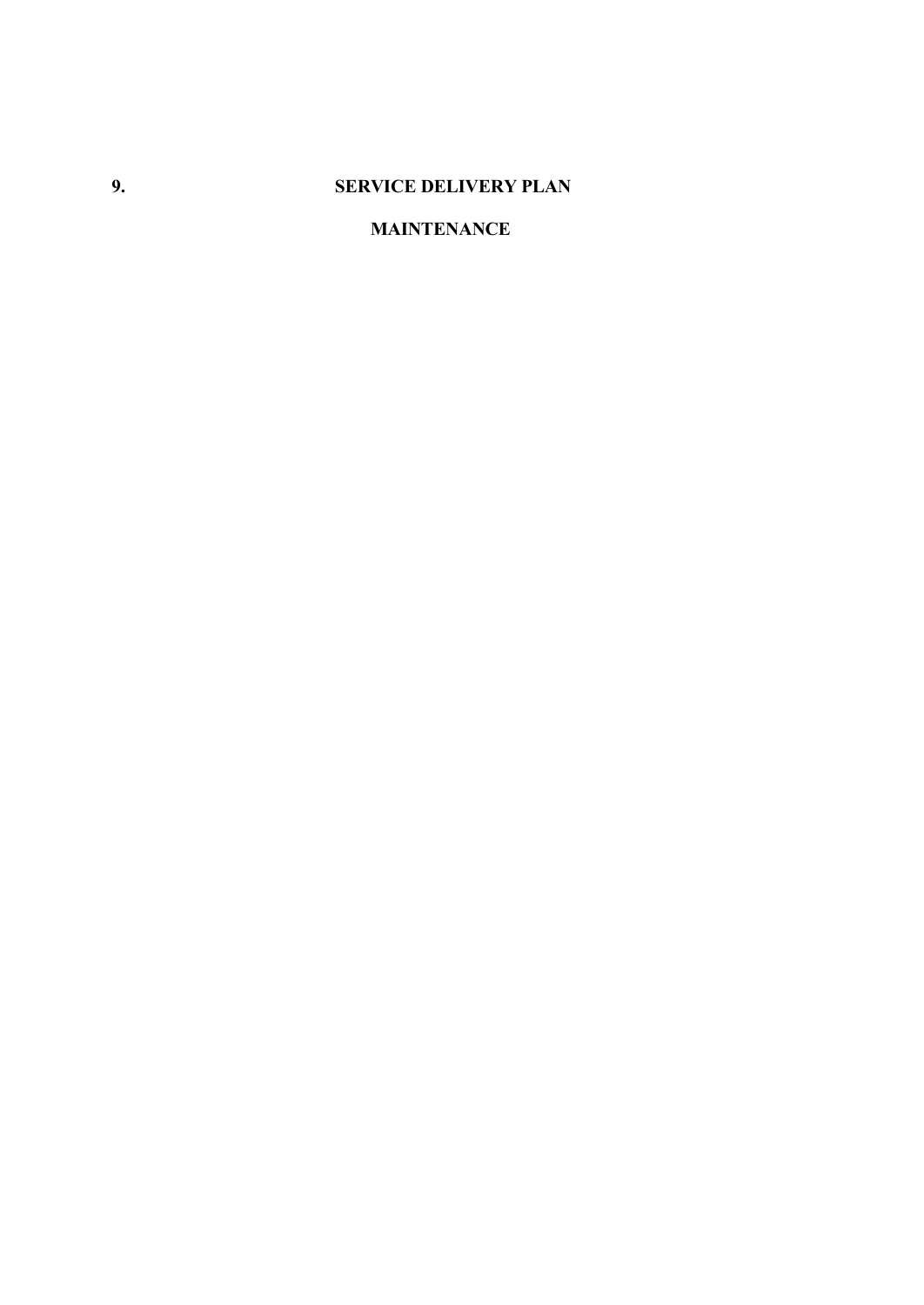## **9.1 INTRODUCTION**

The Scottish Government introduced the Scottish Social Housing Charter in April 2012. It contains a broad range of standards and outcomes that Registered Social Landlords should strive to achieve when delivering services to our customers. The Charter aims to improve the quality and standards of service by all social landlords operating in Scotland.

SSHC standards lie at the heart of the regulatory framework, there are a common set of standards which provide a framework for both the Regulator to assess performance and for landlords to self - assess their own performance.

#### **9.2 OBJECTIVES**

To provide a responsive and cost -effective maintenance service which meets the needs, demands and aspirations of our tenants and ensures adequate maintenance to protect investment and enable us to meet our repair requirements. To ensure resident safety.

- To ensure the maintenance service is delivered within budget
- To assess tenant satisfaction with the maintenance service and involve tenants in planned maintenance proposals
- To set specific response times for emergency and non- emergency repairs and to monitor contractor performance against target timescales
- To ensure accurate stock condition and life cycle costing information is in place and to carry out planned maintenance in accordance with our life cycle programmes
- To carry out stock condition surveys every 3 years and to use this information to update and review the assumptions in our life cycle costing programme.
- We will ensure resident safety by carrying out 5 year periodic inspections of electrical installations in our properties; by carrying out annual legionella inspections in cold water storage tanks in tenement properties; by maintaining an asbestos register and by carrying out annual inspections of roof anchor systems to ensure safety of tradesmen working on roofs. All our properties benefit from integrated smoke alarms, heat detectors and carbon monoxide alarms.

## **9.3 GAS SERVICING**

To ensure that all properties with gas central heating are inspected and boilers serviced within 12 months of the previous landlord certificate being issued. CP12 certificates are issued to confirm compliance and smoke alarms, heat detectors and carbon monoxide alarms are checked and certified as part of this process.

We will strive to achieve this objective by putting all properties on a 10- month service cycle in order to allow time to deal with no access problems.

The gas service contract was procured in partnership with other Drumchapel RSL's in 2020 on a 3 year contract.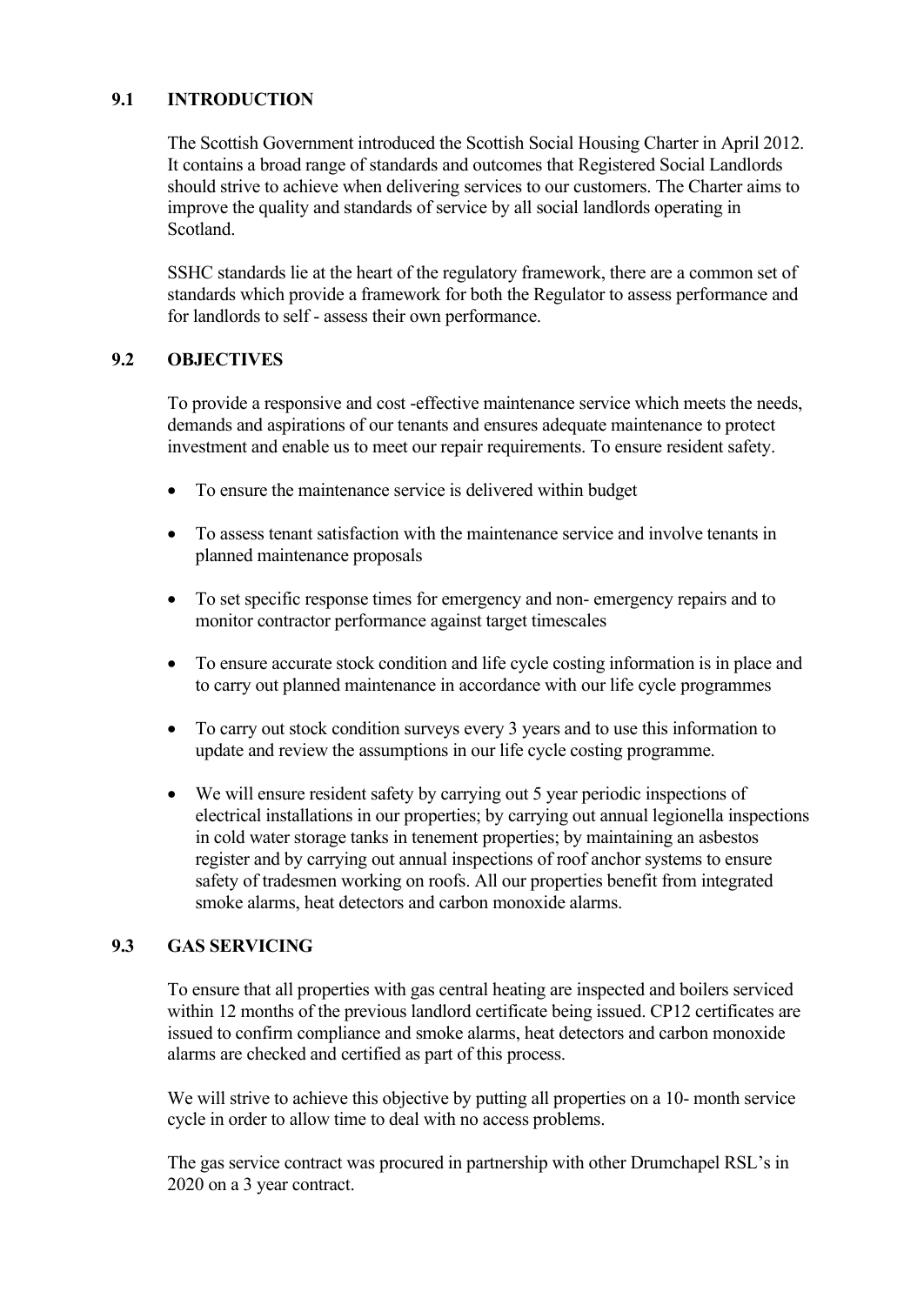## **9.4 PERFORMANCE MONITORING**

We will strive to achieve the following performance targets.

• To carry out reactive repairs within the following timescales:

| <b>Emergency Repairs:</b> |  | Attend to and complete within 4 hours      |  |
|---------------------------|--|--------------------------------------------|--|
| Non-Emergency Repairs:    |  | Attend to and complete with 3 working days |  |
| <b>Qualifying Repairs</b> |  | Attend to within 1, 3 or 7 days            |  |

- Pre inspect any repair where there is uncertainty about the type of required.
- Review cyclical maintenance plan on an annual basis and report to committee on progress in terms of timescales against targets and cost –v- budget
- To ensure all properties with gas central heating systems are inspected within 12 months of the previous landlord certificate being issued. To facilitate this objective, we will place all properties on a 10- month cycle to give us sufficient time to deal with no access problems
- We will also report performance to committee on a quarterly basis detailing number of properties where service completed, number outstanding and action taken
- We will provide quarterly reactive maintenance reports to committee detailing number of repairs, repairs by category, response times against targets, repairs by contractor, repair costs –v- budget

## **9.5 PROCUREMENT**

- We will set clear guidelines for procuring maintenance works, services or supplies
- We will demonstrate value for money in the award of contracts
- We will ensure that the business needs of the Association are met
- We will ensure compliance with Public Procurement legislation
- We will ensure that lower value regulated contracts  $(\geq \text{\textsterling}50,000)$  are advertised on one of the following websites: The Public Contracts Scotland website, Excel Scotland framework or Scottish Procurement Alliance.
- We will have clear lines of delegated authority to instruct work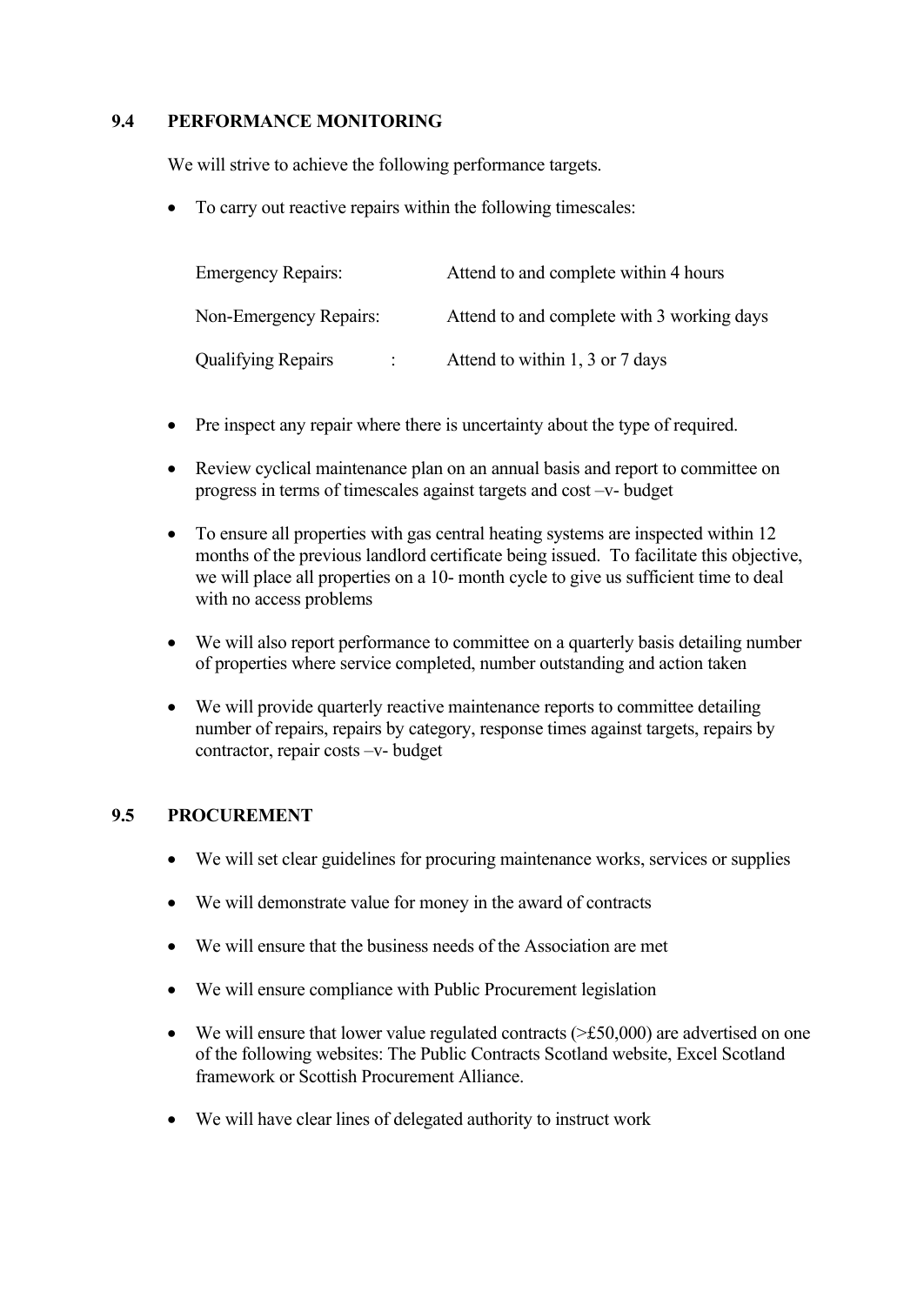# **9.6 MAINTENANCE TARGETS AND OBJECTIVES**

| PERFORMANCE INDICATOR                                 | <b>TARGET</b>                             |
|-------------------------------------------------------|-------------------------------------------|
| <b>Emergency Repairs</b>                              | Attend to and complete within 4 hours     |
|                                                       |                                           |
| Non-Emergency Repairs                                 | Attend to and complete within 3 days      |
|                                                       |                                           |
| % of Reactive repairs completed right 1 <sup>st</sup> | Complete 100% of repairs right first time |
| time                                                  |                                           |
| % of properties which had gas safety                  | Complete 100% of gas safety checks        |
| check completed by the anniversary date               | within the 12 month anniversary date      |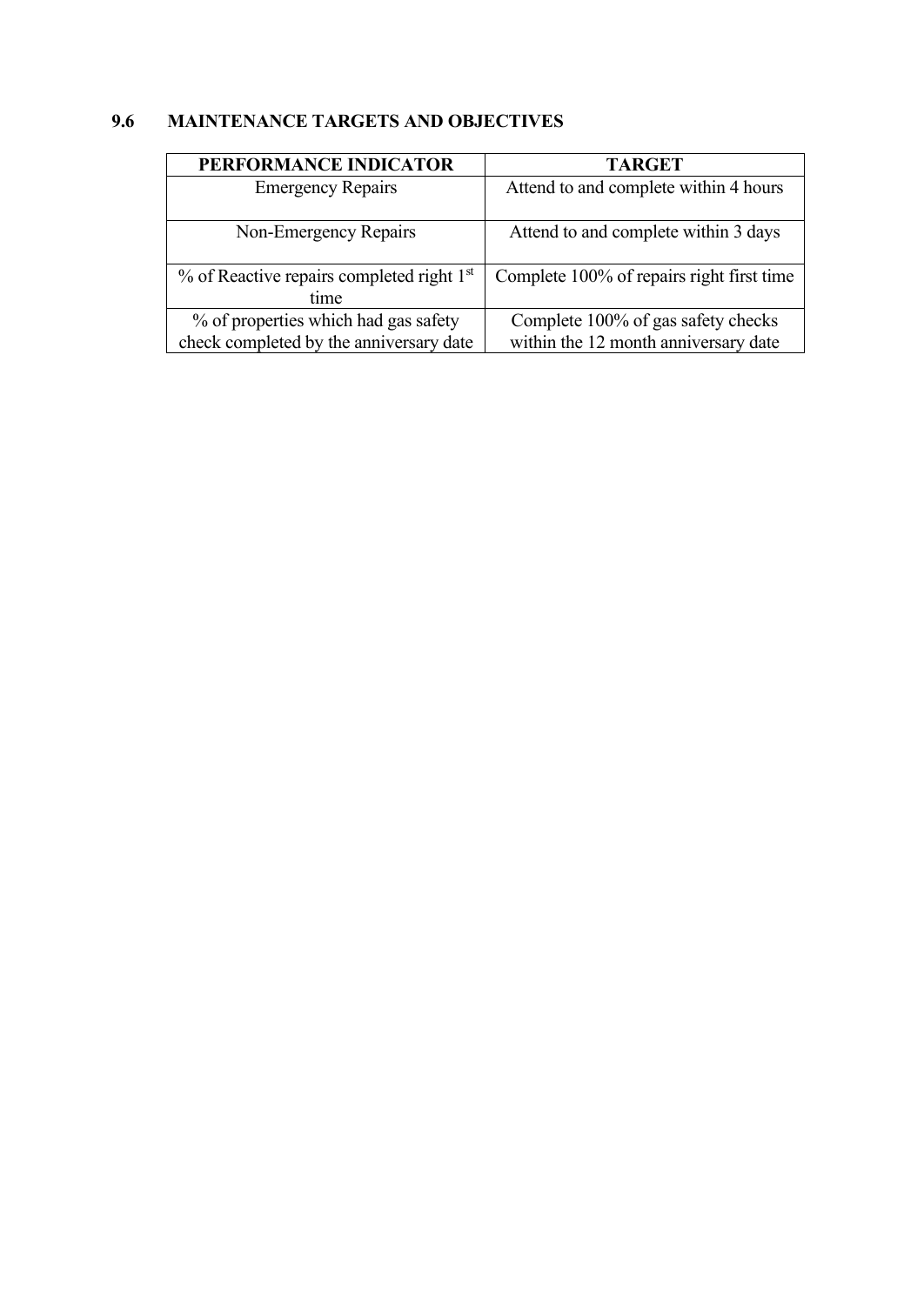# **10. FINANCIAL MANAGEMENT**

# **SERVICE PLAN**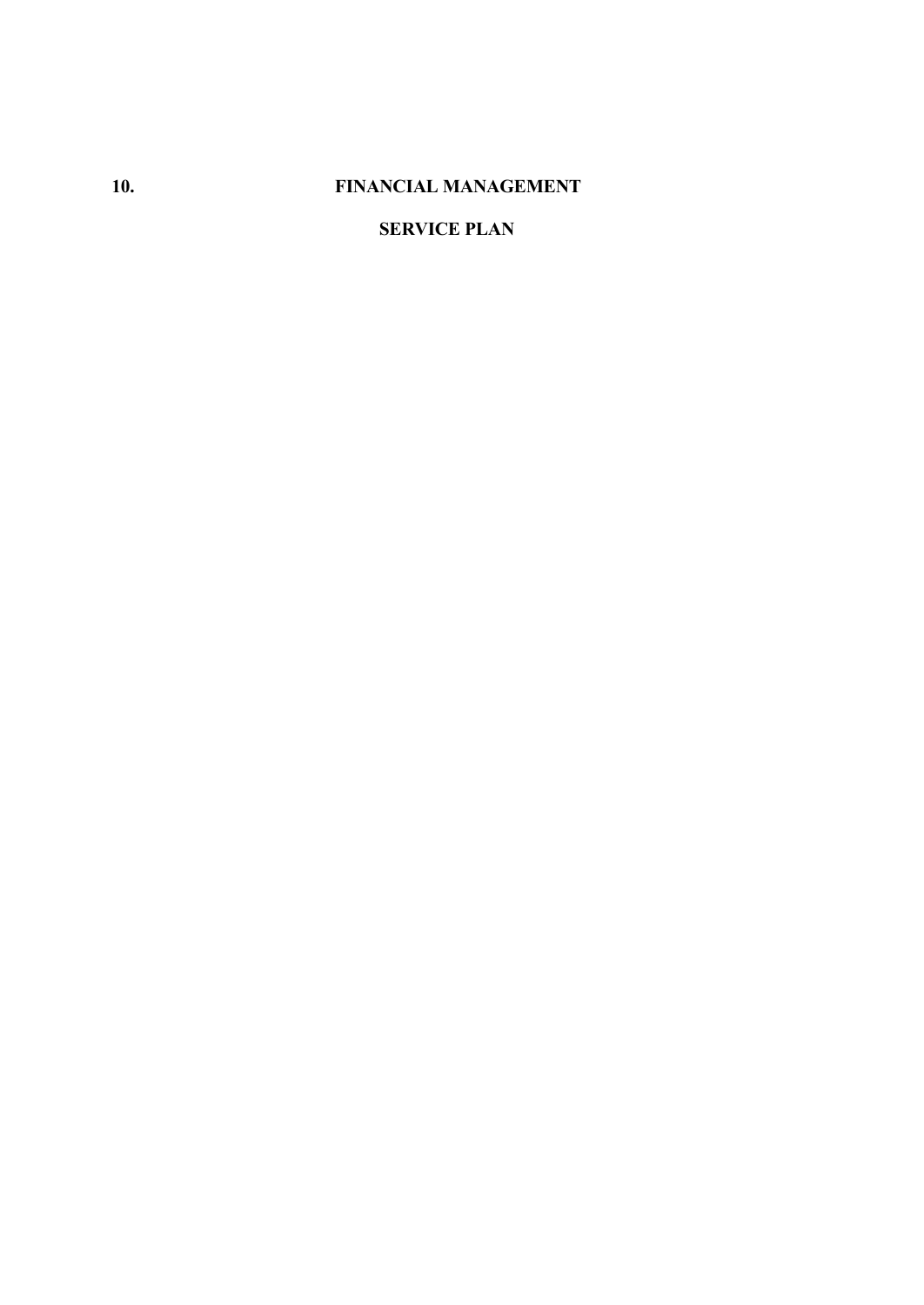## **10.1 INTRODUCTION**

The Scottish Government introduced the Scottish Social Housing Charter in April 2012. It contains a broad range of standards and outcomes that Registered Social Landlords should strive to achieve

SSHC standards lie at the heart of the regulatory framework, they are a common set of standards which provide a framework for both the Regulator to assess performance and for landlords to self assess their own performance.

## **10.2 OBJECTIVES**

The Association strives to be a financially sound and viable business. We have a robust financial management framework in place and will retain proper financial control over our finances in accordance with guidance, best practice and legislation.

## **10.3 PERFORMANCE MANAGEMENT TARGETS**

- We will prepare and set an annual budget in advance of the financial year. The budget will be approved by our management committee and will include appropriate analysis/assumptions and a good quality narrative.
- We will prepare appropriate medium/long term financial plans (5 year budgets and 30 year budgets) which will incorporate up to date planned maintenance costs. We will review and update our 30 year projections every 5 years.
- We will carry out internal checks on records and systems to ensure we are acting in accordance with procedure, guidance and best practice.
- We will review our insurance arrangements on a regular basis and ensure that the Association has adequate insurance cover in place to meet our ongoing requirements.
- We will provide quarterly financial reports to the management committee which details performance against budget. The reports will also include quality narratives to explain deficit areas. The reports will also contain information on financial performance indicators which will be compared against national medians.
- We will strive to generate an operating surplus during the period of the plan by exercising tight financial control over our expenditure.
- We will submit annual returns to Regulatory bodies, for example, The Scottish Housing Regulator and The Financial Conduct Authority.
- We will have a robust and effective Treasury Management Policy and procedure in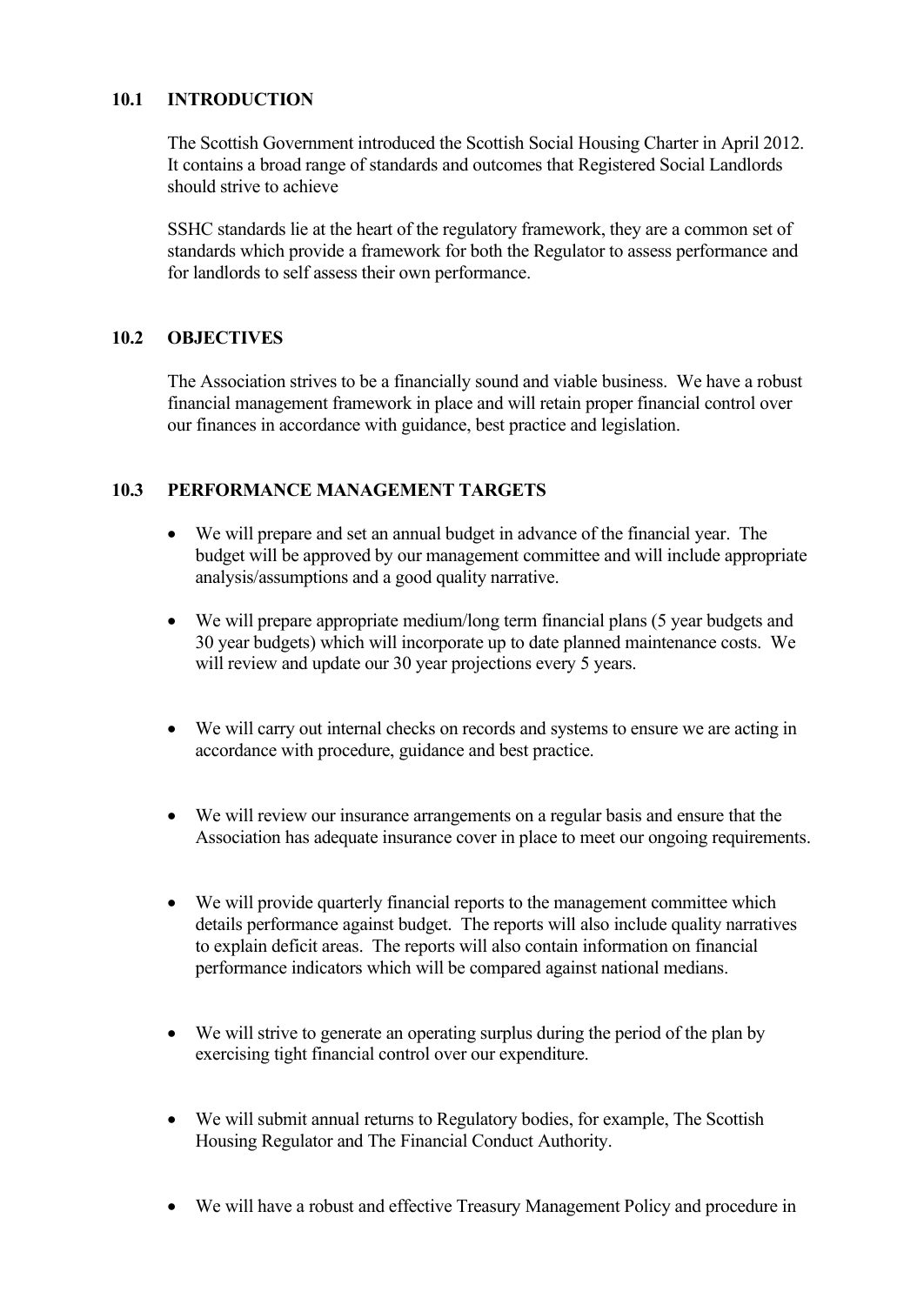place to achieve the right balance between costs and outcomes.

- We will invest surplus funds into the Association's investment account and ensure that bank balances are checked regularly to ensure that there are sufficient funds to cover our outgoings
- The Association is debt free, and our pension deficit liability is £47k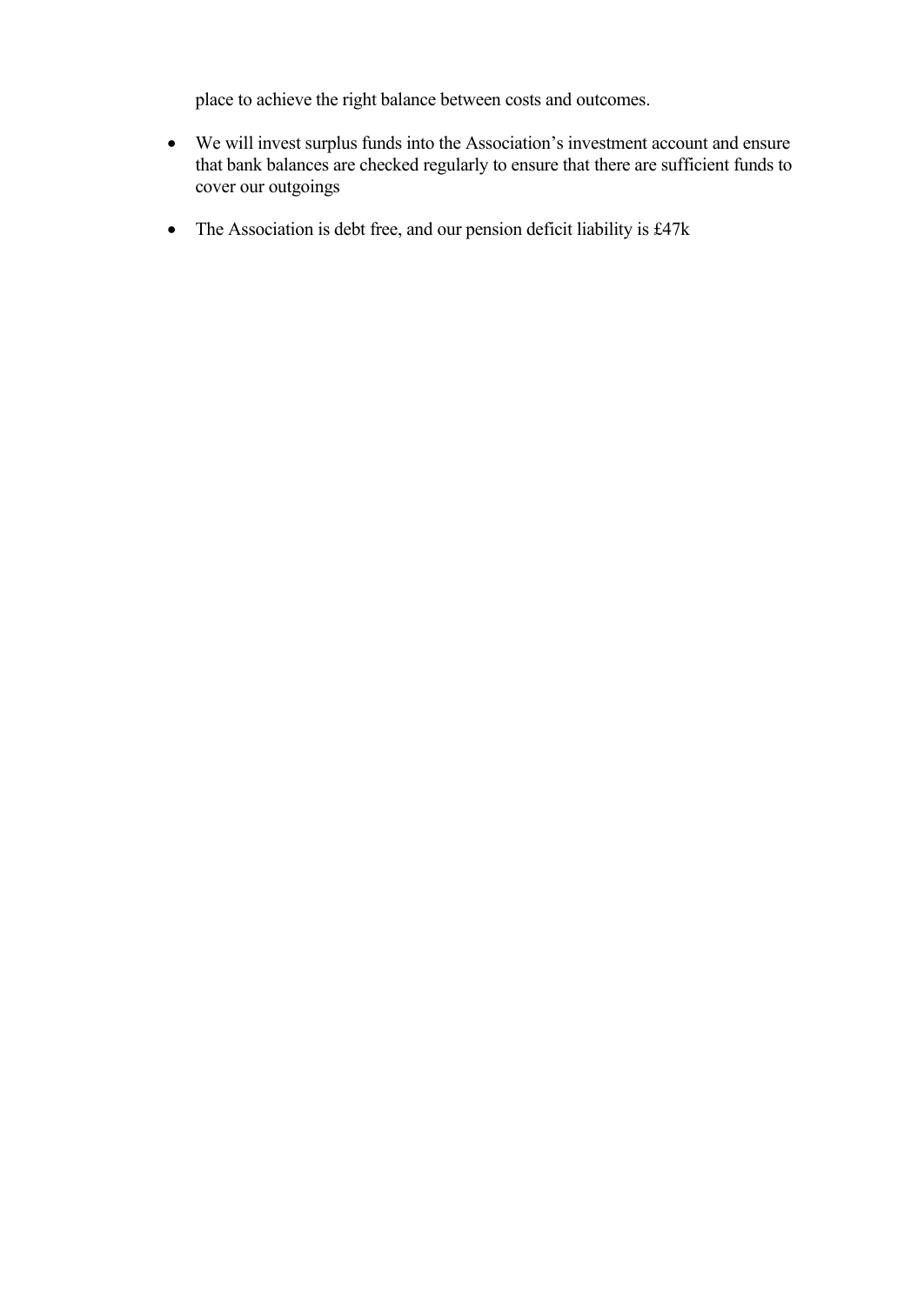#### **11. GOVERNANCE ACTION PLAN**

## **11.1 INTRODUCTION**

The Regulatory Standards of Governance and Financial Management was introduced by the SHR in April 2012. It includes 6 standards and accompanying guidance that RSL's should seek to comply with to demonstrate effective Governance,

- Standard 1 Leadership and direction to achieve good outcomes
- Standard 2 Openness and accountability
- Standard 3 Financial well-being and economic effectiveness
- Standard 4 Information/advice and managing risk
- Standard 5 Conducting affairs with honesty and integrity
- Standard 6 Committee and staff skills and knowledge

The Association will strive to comply with Regulatory Standards of Governance and Financial management in order to demonstrate that the Association delivers effective governance, is fit for purpose and delivers intended outcomes for tenants and service users.

## **11.2 GOVERNANCE FRAMEWORK**

The Association has an effective Governance framework in place which is appropriate for our size, scale and structure and meets the needs of our business. A copy of the framework is appended to the plan and details the range, type and frequency of reports that committee will be presented with. Members will be encouraged to ask questions of officers, particularly when performance does not meet agreed targets

## **STANDARD 1.**

## **THE COMMITTEE LEADS AND DIRECTS THE ASSOCIATION TO ACHIEVE GOOD OUTCOMES FOR TENANTS AND SEVICE USERS**

We will strive to assure compliance with this standard by.

- Setting out our strategic direction in a business plan which is reviewed regularly
- Having an effective Governance framework in place
- Having standing orders in place setting out roles and responsibilities
- Having job/role descriptions in place which outline roles and responsibilities of the Chairperson and Committee Members
- Having policies in place for payments, benefits and conflicts of interest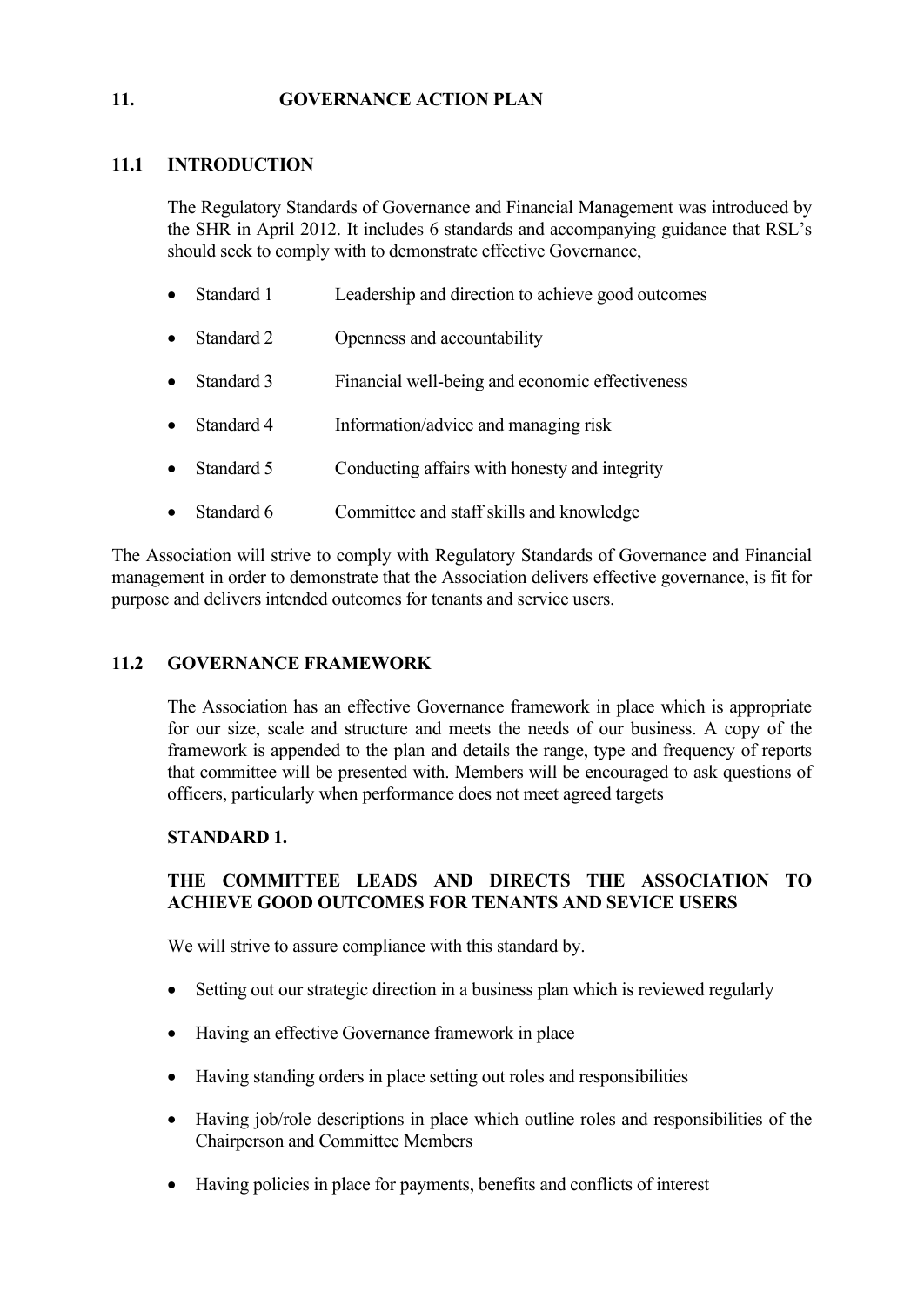#### **STANDARD 2**

## **THE ASSOCIATION IS OPEN AND ACCOUNTABLE FOR WHAT IT DOES. IT UNDERSTANDS AND TAKES ACCOUNT OF THE NEEDS AND PRIORITIES OF ITS TENANTS AND SERVICE USERS.**

We will strive to ensure compliance with this standard by.

- Issuing 3 4 newsletters a year, ad hoc information leaflets, the Annual Report on the Charter and information on key policy reviews. We will also publish an annual assurance statement to confirm that we comply with Regulatory Standards.
- We will update our website to ensure that it contains all relevant information.
- We will carry out tenant satisfaction surveys every 3 years to assess tenant satisfaction with the services we deliver.
- Being aware of the need to notify the Regulator of any notifiable events.

#### **STANDARD 3**

## **THE ASSOCIATION MANAGES ITS RESOURCES TO ENSURE ITS FINANCIAL WELL BEING AND ECONOMIC EFFECTIVENESS**

We will strive to ensure compliance with this standard by.

- Having a Treasury Management Policy in place and reporting to the Management Committee annually
- Investing surplus funds into an investment account
- Having an annual audit carried out
- Having financial policies and procedures in place
- Having annual and 5 year budgets which incorporate sensitivity analysis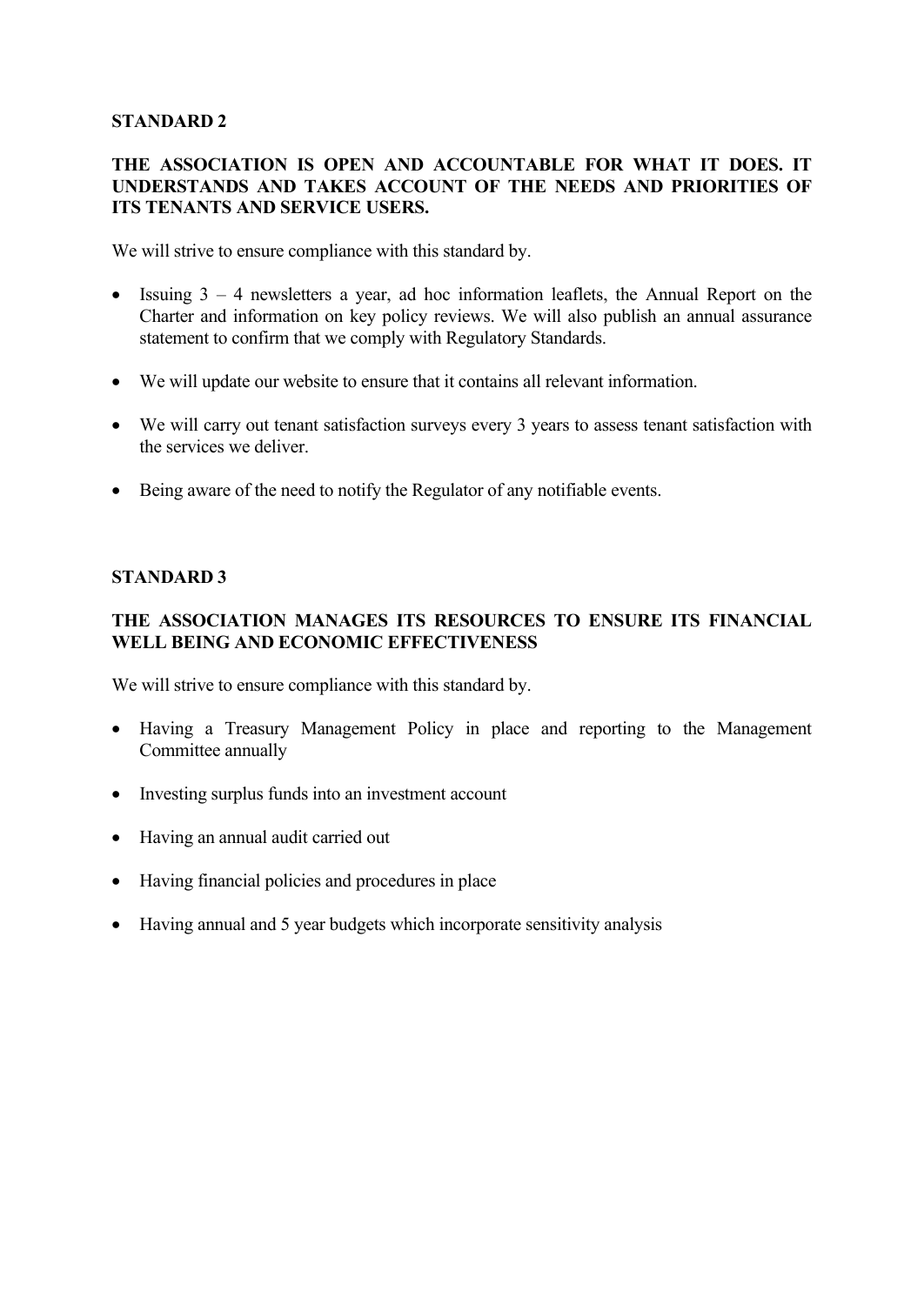#### **STANDARD 4**

#### **THE COMMITTEE BASES IT'S DECISIONS ON GOOD QUALITY INFORMATION AND ADVICE AND IDENTIFIES AND MITIGATES RISK TO THE ASSOCIATION'S PURPOSE.**

We will strive to ensure compliance with this standard by.

- Reviewing the effectiveness of our reporting framework regularly.
- Having an appropriate risk management strategy in place which is reviewed annually
- Providing performance management reports outlining performance against target
- Reviewing performance against targets on a monthly/quarterly and annual basis
- By keeping accurate minutes of Management Committee meetings
- By holding regular Management Committee meetings appropriate to our size, scale and structure. (11 Management Committee meetings per year).

## **STANDARD 5**

## **THE ASSOCIATION CONDUCTS IT'S, AFFAIRS WITH HONESTY & INTEGRITY**

We will strive to ensure compliance with this standard by:

- Having rules and standing orders
- Having appropriate codes of conduct for staff and governing body members
- Having a Payments and Benefits Policy
- Having a Code of Governance Policy
- Having an Equalities and Diversity Policy
- Having a Whistleblowing Policy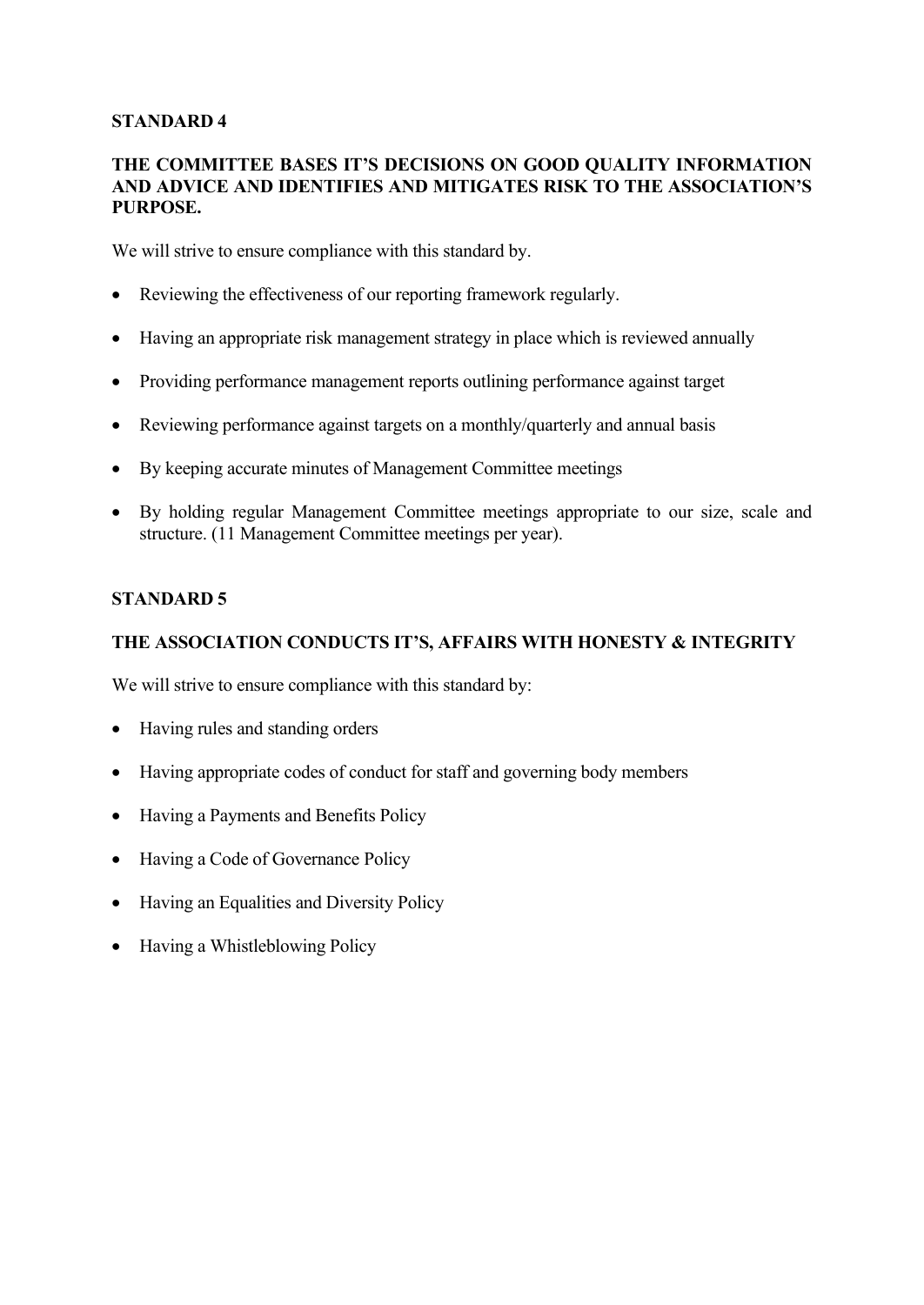#### **STANDARD 6**

## **THE MANAGEMENT COMMITTEE AND SENIOR OFFICERS HAVE THE SKILLS AND KNOWLEDGE THEY NEED TO BE EFFECTIVE**

We will strive to ensure compliance with this standard by:

- Electing and re-electing Management committee members at our AGM
- Assessing effectiveness on an annual basis
- Assessing those Management committee members who fall into the 9 -year category
- Having an appropriate training plan in place
- Having an induction pack for new members
- Carrying out the Director's appraisal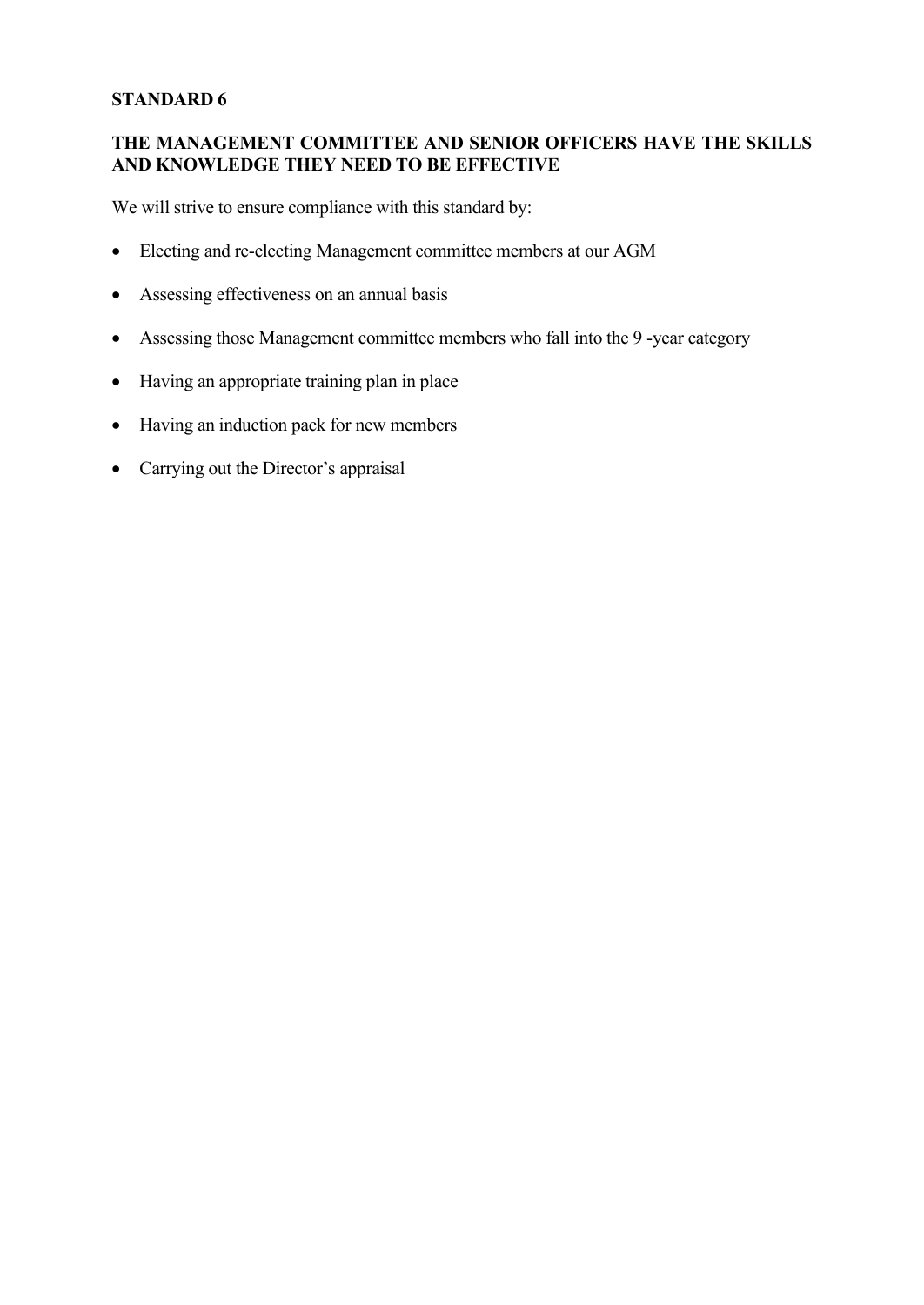## **12. TRAINING AND DEVELOPMENT PLAN**

#### **Introduction**

The Association's Training and Development Plan will aim to match the requirements of the business against existing skills and competencies, analyse the information and provide appropriate solutions where necessary.

The Management Committee has undergone an assessment of training and development needs. There is a robust training programme in place for Management committee members and a copy of this is appended. Training is held jointly with other RSL's under the DRUMCOG umbrella. Training needs will be assessed annually, and the training needs analysis will be used in the development of the joint training plan.

## **Training**

Training is any planned or structured activity or approach designed to help an individual or a group of people to learn to do things differently or to do different things leading to more effective performance and results.

Training needs can be met from a number of sources.

- External organisations e.g. SHARE, SFHA, CIH
- In house
- By reading publications, books, watching videos etc.
- By attending conferences and seminars
- Through discussing problems and current issues with colleagues

#### **Evaluation**

Having set objectives and identified training and development needs, the Association will consider the following at least annually:

- Have we carried out the Training and Development actions as planned?
- How will we use the information to improve the development process for next time?
- We will carry out an annual appraisal to identify training needs and review the effectiveness of the training plan.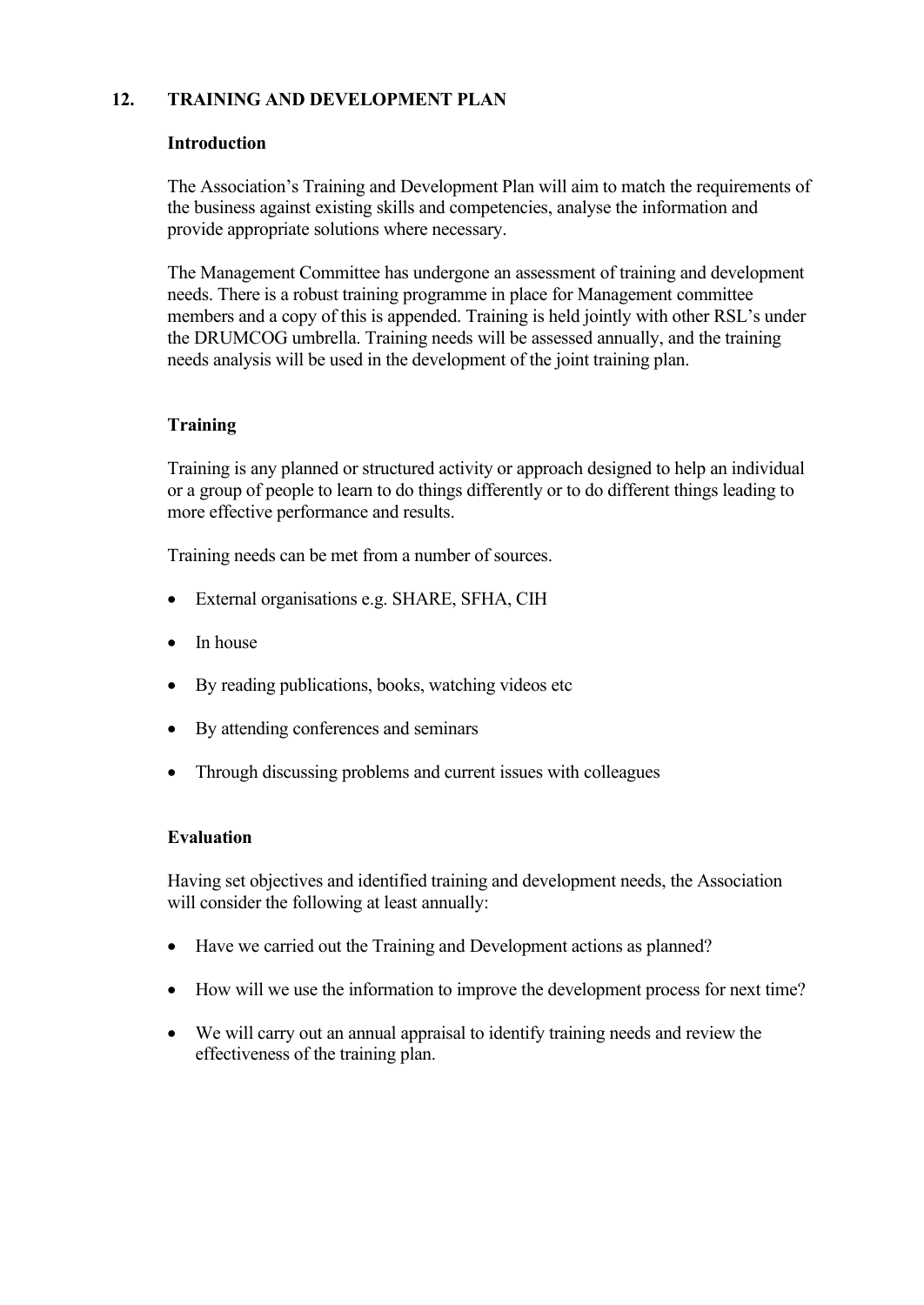#### **13. SUCCESSION PLANNING**

Succession planning is connected to business continuity and risk management processes. As well as ensuring that the process by which decision making is undertaken following the departure of the senior officer is robust, it is crucial that the Management Committee obtains assurance that the Association can continue to function effectively during the interim period. Senior posts should always be externally advertised to demonstrate openness and transparency, promote equality and diversity, ensure that the market is tested and demonstrate that the best candidate has been selected.

The resignation of the senior officer constitutes a notifiable event, and the Chairperson is responsible for ensuring that the required notification is made and for reporting compliance to the management committee. The chair will be given the necessary support and assistance to fulfil this responsibility.

In response to a notifiable event about the senior officer departing, the SHR will ask the Association what actions it plans to take next. They will also seek assurance that the Association has an up to date business plan that it can use to base a decision about its future direction on.

The management committee have decided that the Association should continue as an independent organisation, continuing to provide the full range of services we currently provide. This is consistent with our objectives and is seen to be in the best interests of our tenants and service users.

The management committee have responsibility for ensuring that sound governance is exercised in planning for succession of the senior officer and overseeing the recruitment of a successor. This will necessitate a review of the role description and person specification to ensure that it meets current and longer term needs.

Following the resignation of the senior officer and submission of a notifiable event to the SHR, the management committee will agree the arrangements to fill and cover the vacancy, ensuring appropriate professional support and arrangements are in place to support and service the management committee and office bearers. The management committee will agree the role description, person specification, remuneration package and terms of appointment but a recruitment panel which will be established, and given delegated responsibility to implement the recruitment strategy. The recruitment panel will be supported by professional advisers to oversee the implementation of the recruitment strategy. This will include:

- The preparation of a communication strategy to ensure that staff, tenants, partners and stakeholders are kept informed about the process.
- The recruitment schedule.
- The advert, recruitment pack and recruitment timetable.
- The selection and interview process.<br>• The shortlist
- The shortlist
- The composition of the interview panel.
- The format of the interview.
- Recommendation to the management committee.

#### **The outgoing senior officer cannot be involved in the interview process.**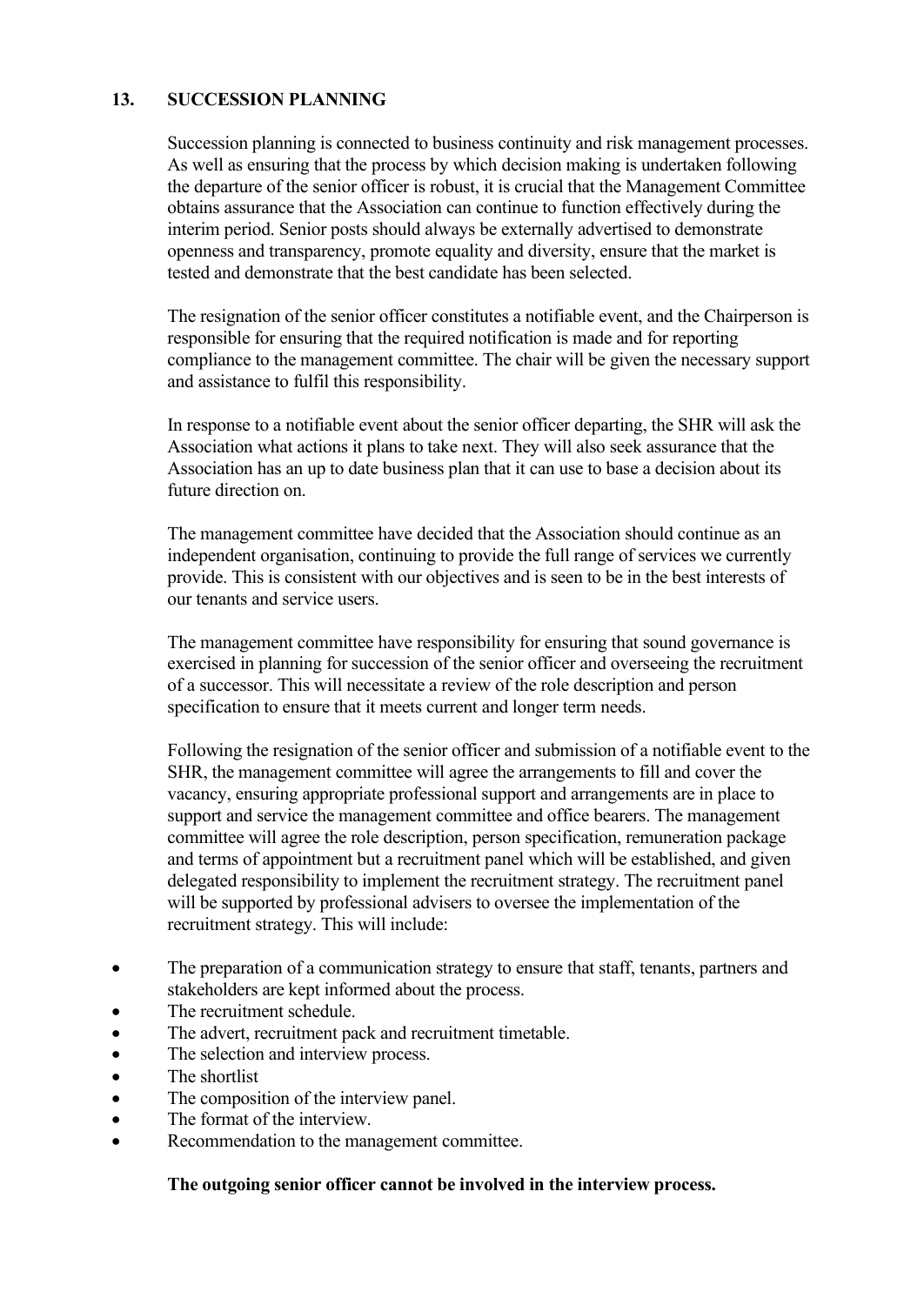It is unlikely that the 3 month notice period required will allow sufficient time to ensure the new senior officer will be in post to coincide with the senior officers departure and it is appropriate to ensure that a protocol is in place to ensure that the key responsibilities of the senior officers role can continue to be fulfilled in the interim period. This will involve clarification on who will be responsible for providing interim cover, the anticipated duration and the level of renumeration required.

The Housing Manager and Finance Manager have the necessary skills and experience to cover the senior officer's duties on an interim basis with additional renumeration awarded in the form of an agreed responsibility payment to both officers.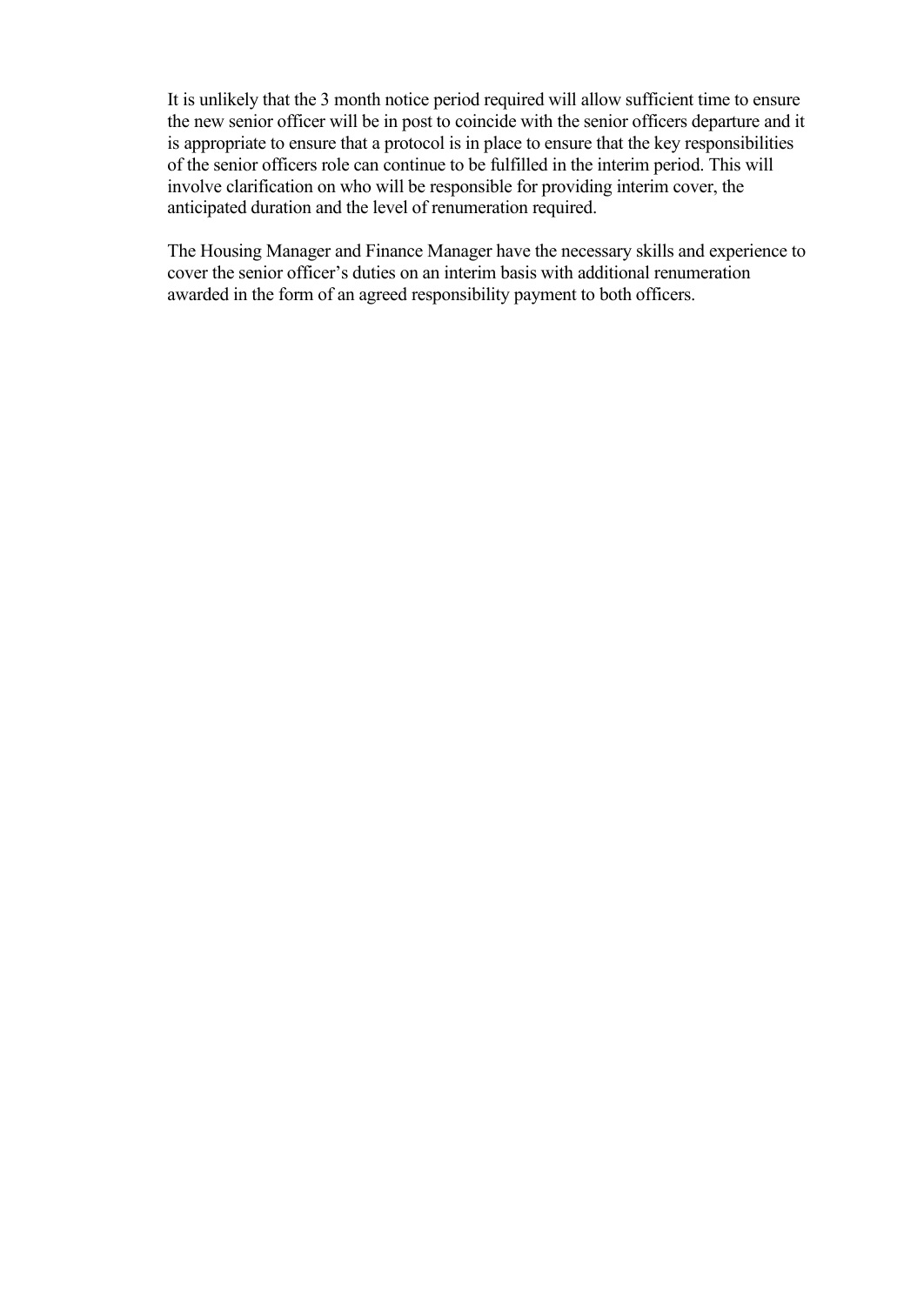# **14. PERFORMANCE REVIEW 2020 - 2021**

|           | <b>KEY PERFORMANCE</b><br><b>INDICATORS</b>                                              | <b>TARGET</b><br>$2022 - 2023$ | <b>PERFORMANCE</b><br>2020-2021 | <b>NATIONAL</b><br><b>AVERAGE 2020 -</b><br>2021 |
|-----------|------------------------------------------------------------------------------------------|--------------------------------|---------------------------------|--------------------------------------------------|
| 1.        | Maintenance                                                                              |                                |                                 |                                                  |
| $\bullet$ | Average time to<br>complete Emergency<br>Repairs                                         | 4 Hours                        | 3.07 Hours                      | 4.2 Hours                                        |
| $\bullet$ | Average time taken to<br>complete non-<br>emergency repairs                              | 3 Days                         | 1.72 Days                       | 6.7 Days                                         |
| $\bullet$ | % of reactive repairs<br>completed right first<br>time                                   | 100%                           | 99.08%                          | 91.5%                                            |
| $\bullet$ | Number of times we<br>failed to meet our legal<br>duty to complete a gas<br>safety check | 100% compliance                | 15 times Covid-19<br>related    | National figure was<br>17,420                    |
| 2.        | <b>Arrears Management</b>                                                                |                                |                                 |                                                  |
| $\bullet$ | Rent collected as a % of<br>total amount due.                                            | 100%                           | 103.72%                         | 99.1%                                            |
|           | <b>Gross Rent Arrears</b>                                                                | 4%                             | 4.07%                           | 6.1%                                             |
|           | 3. Letting                                                                               |                                |                                 |                                                  |
|           | Average time taken to<br>re-let void properties                                          | 10 Days                        | 28.2 Days Covid -19<br>related  | 56.3 Days                                        |
|           | Void Rent loss                                                                           | $< 1\%$                        | 0.31%                           | 1.4%                                             |
|           |                                                                                          |                                |                                 |                                                  |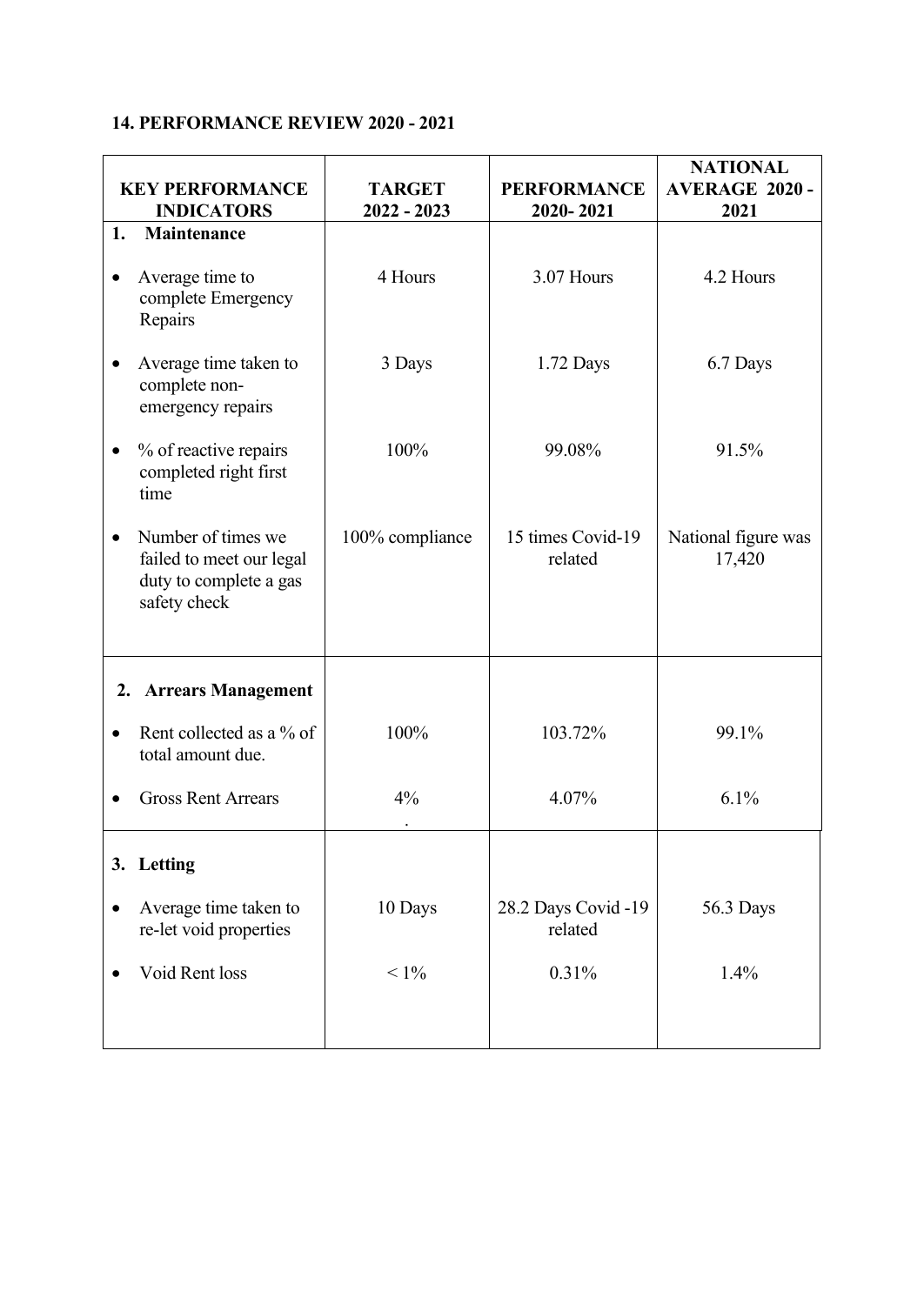| 4. | <b>Complaints</b>                                         |                     |                                   | <b>National Average</b> |
|----|-----------------------------------------------------------|---------------------|-----------------------------------|-------------------------|
|    | Average time taken to<br>respond to stage 1<br>complaints | 5 working days      | 6 working days                    | 5 Days                  |
|    | Average time taken to<br>respond to stage 2<br>complaints | 20 working days     | No stage 2<br>complaints received | 19 Days                 |
| 5. | <b>Absence Management</b>                                 |                     |                                   |                         |
|    | % of days lost through<br>staff sickness                  | Restrict to $< 5\%$ | $0\%$                             | No figure available     |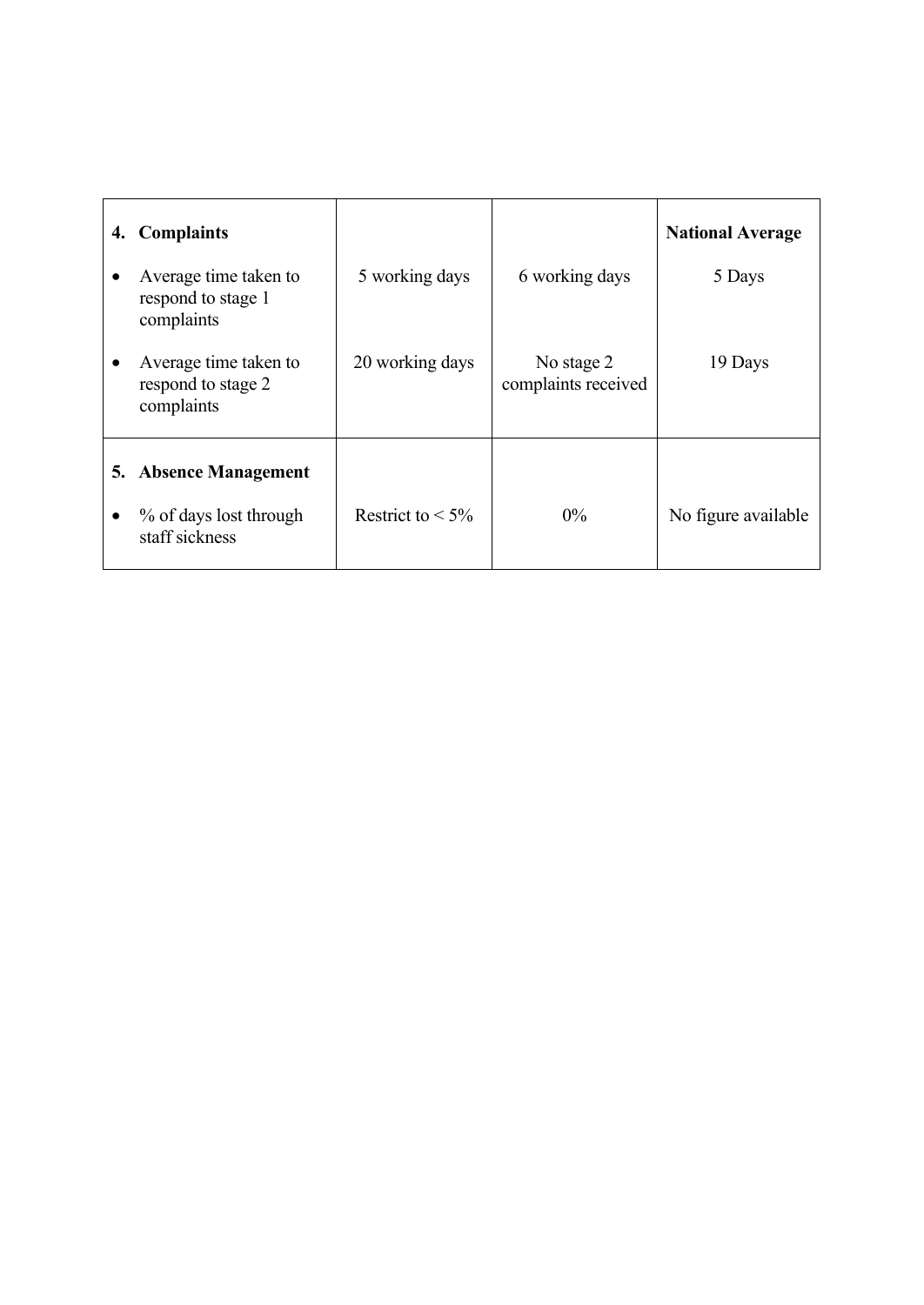## **15. COVID-19 PANDEMIC**

The Covid-19 pandemic presented a major challenge to the Association, and no one could have envisaged the sudden and significant impact it had on the country, bringing unprecedented challenges for RSL's, service users and stakeholders when we were put into lockdown on 23rd March 2020.

We had to quickly react to the situation and introduce new and effective ways of working to maintain and provide essential services and manage the major challenges presented by the pandemic. Our early focus was driven by the requirement to:

- Provide emergency repairs and other essential services
- Empower staff to work remotely in order to maintain services and respond to problems
- Introduce appropriate arrangements to ensure effective governance, business continuity and hosting remote management committee meetings and AGM.

#### **Staff**

Although the office was closed for a substantial part of 2020- 2021, staff continued to provide support and assistance by telephone and email. A call divert system was put in place to enable staff to respond to issues. Staff had access to all our information systems via remote laptop computers.

Covid-19 information letters were issued to all residents with frequent updates provided. Information was also posted on our website.

#### **Maintenance**

During the early weeks of the pandemic, we provided an emergency repairs service including central heating breakdowns and gas servicing. Non-emergency repairs were provided from Quarter 2 2020 – 2021 with appropriate risk assessments in place to ensure resident safety.

Our programme for the installation of integrated smoke alarms, heat detectors and carbon monoxide alarms was completed in Quarter 3 2020 – 2021.

Our kitchen replacement contract at Inchfad phase 4 was completed in September 2021.

Our average response times for completion of emergency and non-emergency repairs were better than the national average but we failed to complete gas safety checks within the statutory timescale in 15 properties in 2020- 2021 due to Covid-19.

#### **Governance**

Management committee meetings were held by zoom in order to meet regulatory requirements and ensure business continuity. All regulatory returns were submitted on time and our Annual Audits and AGM were also held remotely. Flexibility from staff and committee was pivotal during difficult and challenging times.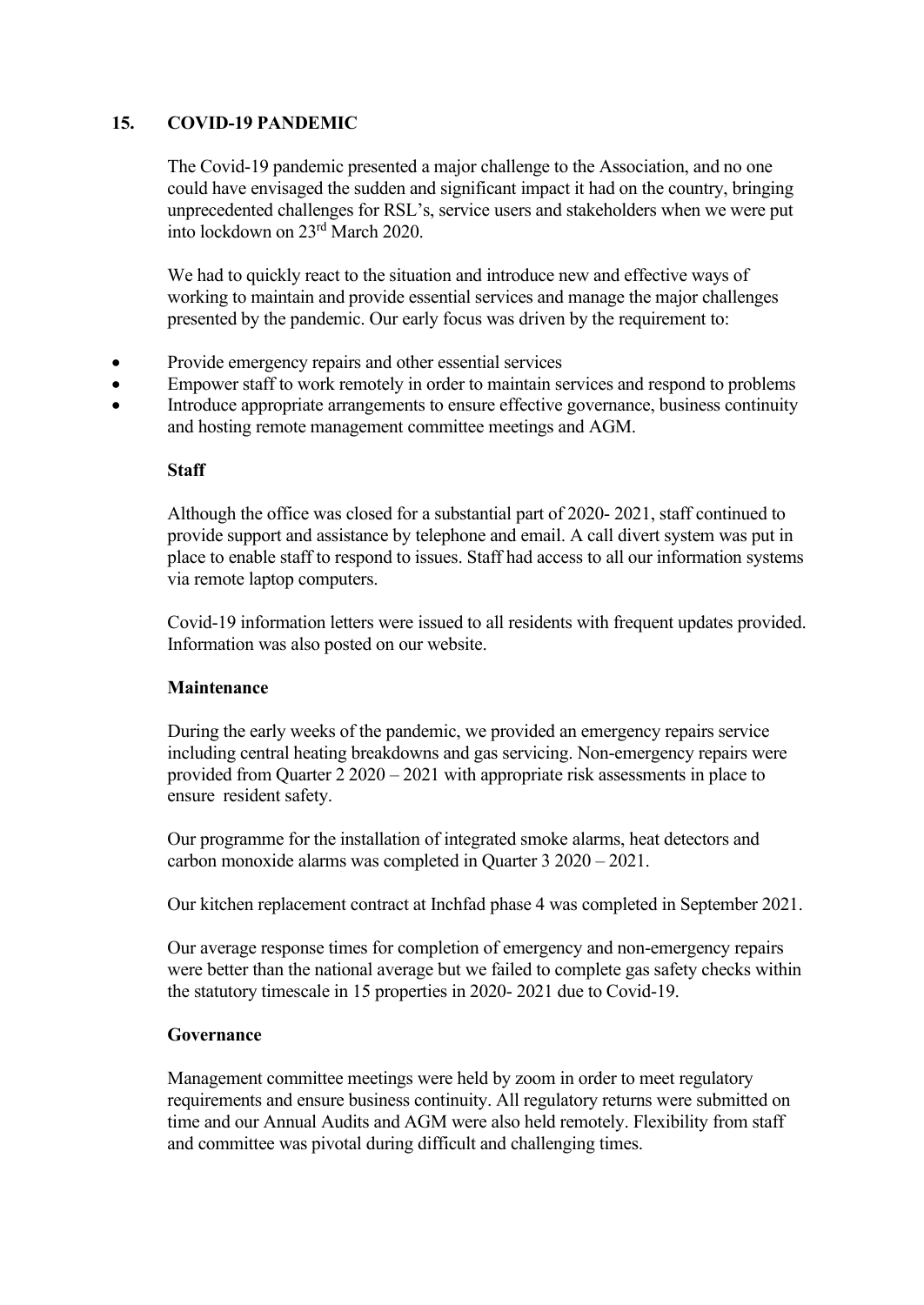#### **Letting Houses**

Void property inspections continued to take place during lockdown with appropriate control measures in place. We re-let 7 void properties during 2020 – 2021and although our re-let time increased to 28 days we were still well below the national average.

#### **Help with Rent**

Arrangements were put in place to enable rent payments to be processed and our housing management staff maintained regular contact with tenants to discuss rent accounts and to offer advice and assistance to anyone experiencing financial difficulties. Telephone consultations with our welfare benefits adviser were available by appointment. Despite the challenges posed our gross rent arrears reduced to 4.07%.

#### **Financial Management**

We continued to exercise prudent financial control during the pandemic, generating annual surpluses and clearing our existing loans in November 2021 to become debt free.

#### **Internal Audit**

We instructed our Internal Auditor to review our business continuity framework in relation to the pandemic to determine the effectiveness of our business practices in comparison with best practice and regulatory guidance. The audit took place in March 2021 and the report was approved by our management committee at a meeting held on  $27<sup>th</sup>$  April.

The audit report confirmed that the Association evidenced a good working practice in response to the pandemic and the following good practices were noted.

- We demonstrated a well governed approach to the pandemic and the subsequent working arrangements.
- We demonstrated good engagement and a strong level of support for staff and committee in response to adjusted working practices.
- Reasonable steps were taken to mitigate the impact of the pandemic on the business plan which included financial planning

We learned valuable lessons from the pandemic and our business continuity policy and procedures enable us to ensure continuity of service following a disaster or set of unforeseen circumstances that prevents staff working from the office.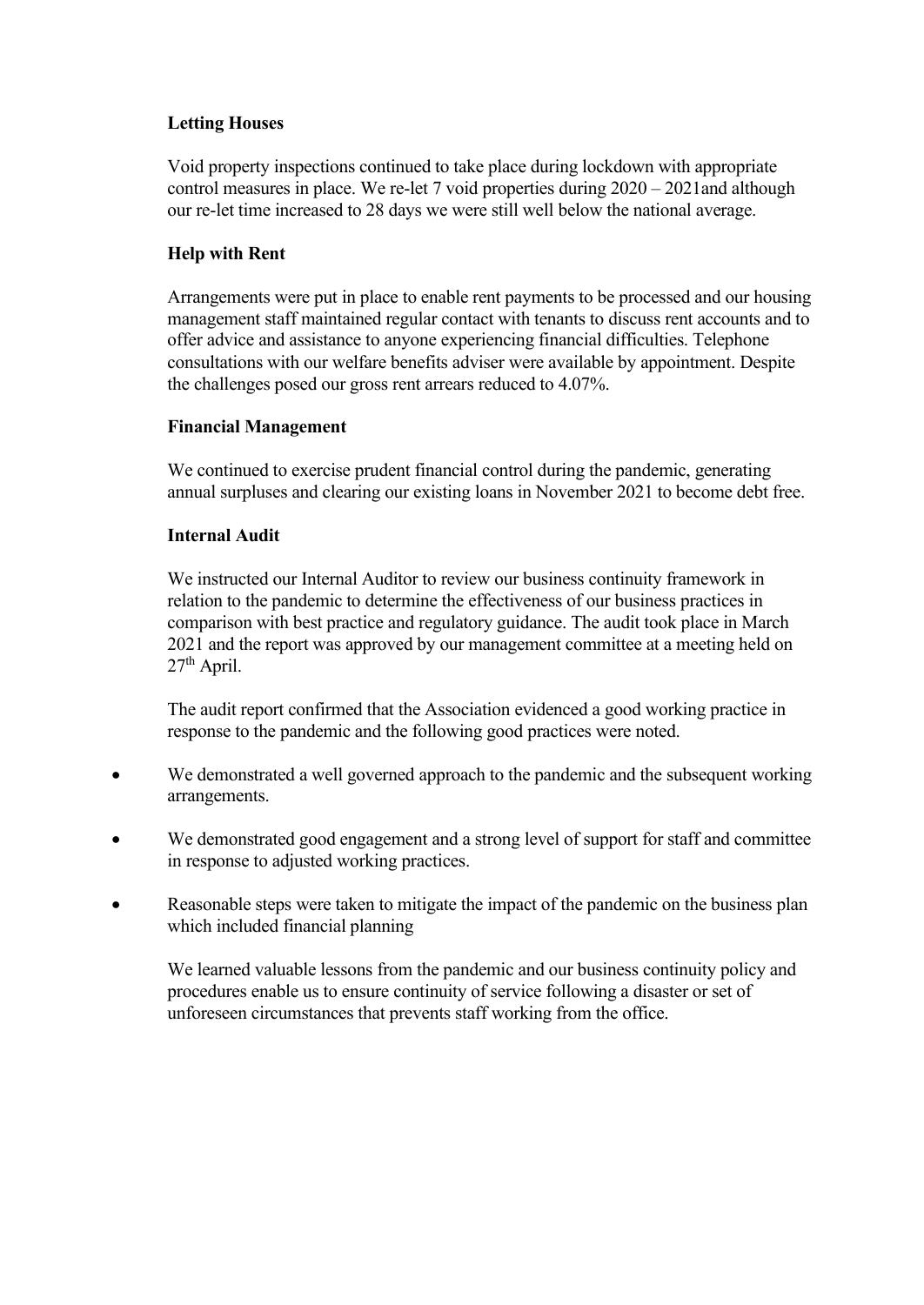| <b>KEY POLICY REVIEW PROGRAMME SCHEDULE 2022 - 2025</b><br>16. |
|----------------------------------------------------------------|
|----------------------------------------------------------------|

| <b>POLICY</b>                                                              | <b>DATE</b><br><b>APPROVED/REVIEWED</b> | <b>REVIEW DATE</b>   |
|----------------------------------------------------------------------------|-----------------------------------------|----------------------|
| Policy on disclosure of interest                                           | April 2019                              | April 2022           |
| <b>Equality and Diversity Policy</b>                                       | September 2019                          | September 2022       |
| <b>Legionella Policy</b>                                                   | November 2019                           | November 2022        |
| <b>Management of Gas Safety Policy</b>                                     | <b>March 2020</b>                       | <b>March 2023</b>    |
| <b>Complaints Policy</b>                                                   | <b>May 2019</b>                         | <b>May 2022</b>      |
| <b>Membership Policy</b>                                                   | October 2017                            | October 2022         |
| <b>Procurement Policy</b>                                                  | October 2020                            | October 2023         |
| <b>Right to Repair Policy</b>                                              | October 2019                            | October 2022         |
| <b>Maintenance Policy</b>                                                  | <b>February 2021</b>                    | <b>February 2024</b> |
| <b>Risk Management Policy</b>                                              | November 2021                           | <b>November 2022</b> |
| <b>Code of Conduct for Governing Body</b><br><b>Members</b>                | <b>August 2020</b>                      | <b>August 2023</b>   |
| <b>Standing Orders</b>                                                     | October 2019                            | October 2022         |
| <b>Whistleblowing Policy</b>                                               | <b>August 2020</b>                      | <b>August 2023</b>   |
| <b>Code of Governance Policy</b>                                           | <b>August 2020</b>                      | <b>August 2023</b>   |
| <b>GDPR Policy</b>                                                         | April 2021                              | April 2024           |
| <b>Model Entitlements and Benefits Policy</b>                              | November 2019                           | November 2022        |
| <b>Rent Policy</b>                                                         | <b>January 2022</b>                     | <b>January 2023</b>  |
| <b>Estate Management Policy</b>                                            | <b>January 2020</b>                     | <b>January 2023</b>  |
| <b>Arrears Management Policy</b>                                           | November 2020                           | November 2023        |
| <b>Succession to Tenancy, Assignation and</b><br><b>Sub - Let Policies</b> | <b>March 2022</b>                       | <b>March 2025</b>    |
| <b>Financial Regulations</b>                                               | <b>March 2021</b>                       | <b>March 2024</b>    |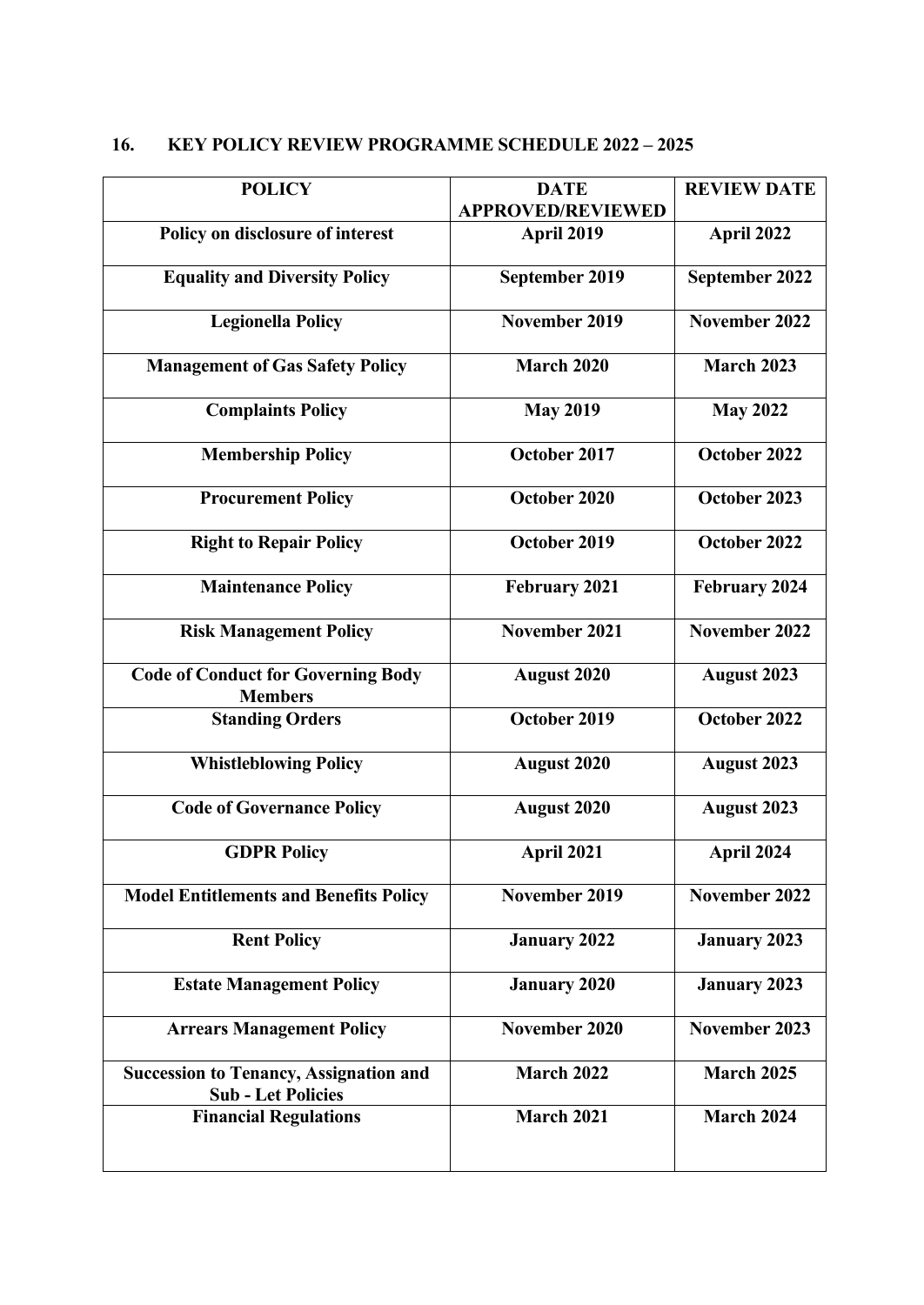| <b>POLICY</b>                                                                           | <b>DATE</b>              | <b>REVIEW DATE</b>   |
|-----------------------------------------------------------------------------------------|--------------------------|----------------------|
|                                                                                         | <b>APPROVED/REVIEWED</b> |                      |
| <b>Financial Procedures</b>                                                             | <b>March 2021</b>        | <b>March 2024</b>    |
| <b>Expenses Policy</b>                                                                  | <b>March 2021</b>        | <b>March 2024</b>    |
| <b>Governance Framework Policy</b>                                                      | <b>August 2020</b>       | <b>August 2023</b>   |
| <b>Allocations Policy</b>                                                               | February 2020            | <b>February 2023</b> |
| <b>Policy on Alterations and Improvements</b>                                           | <b>June 2021</b>         | <b>June 2026</b>     |
| <b>Adaptations Policy and Procedure</b>                                                 | <b>June 2021</b>         | <b>June 2026</b>     |
| <b>Re-let Standards</b>                                                                 | <b>July 2021</b>         | <b>July 2026</b>     |
| <b>Code of Conduct for Maintenance</b><br><b>Contractors</b>                            | <b>July 2021</b>         | <b>July 2026</b>     |
| <b>Fraud Policy</b>                                                                     | <b>March 2021</b>        | <b>March 2024</b>    |
| <b>Right to Compensation Policy</b>                                                     | April 2021               | April 2026           |
| <b>Business Continuity Policy and Disaster</b><br><b>Recovery Policy and Procedures</b> | <b>July 2021</b>         | <b>July 2024</b>     |
| <b>Business Plan</b>                                                                    | <b>February 2022</b>     | <b>February 2023</b> |
| <b>Health and Safety Policy</b>                                                         | September 2021           | September 2022       |
| <b>Asbestos Management Policy</b>                                                       | <b>January 2022</b>      | <b>January 2025</b>  |